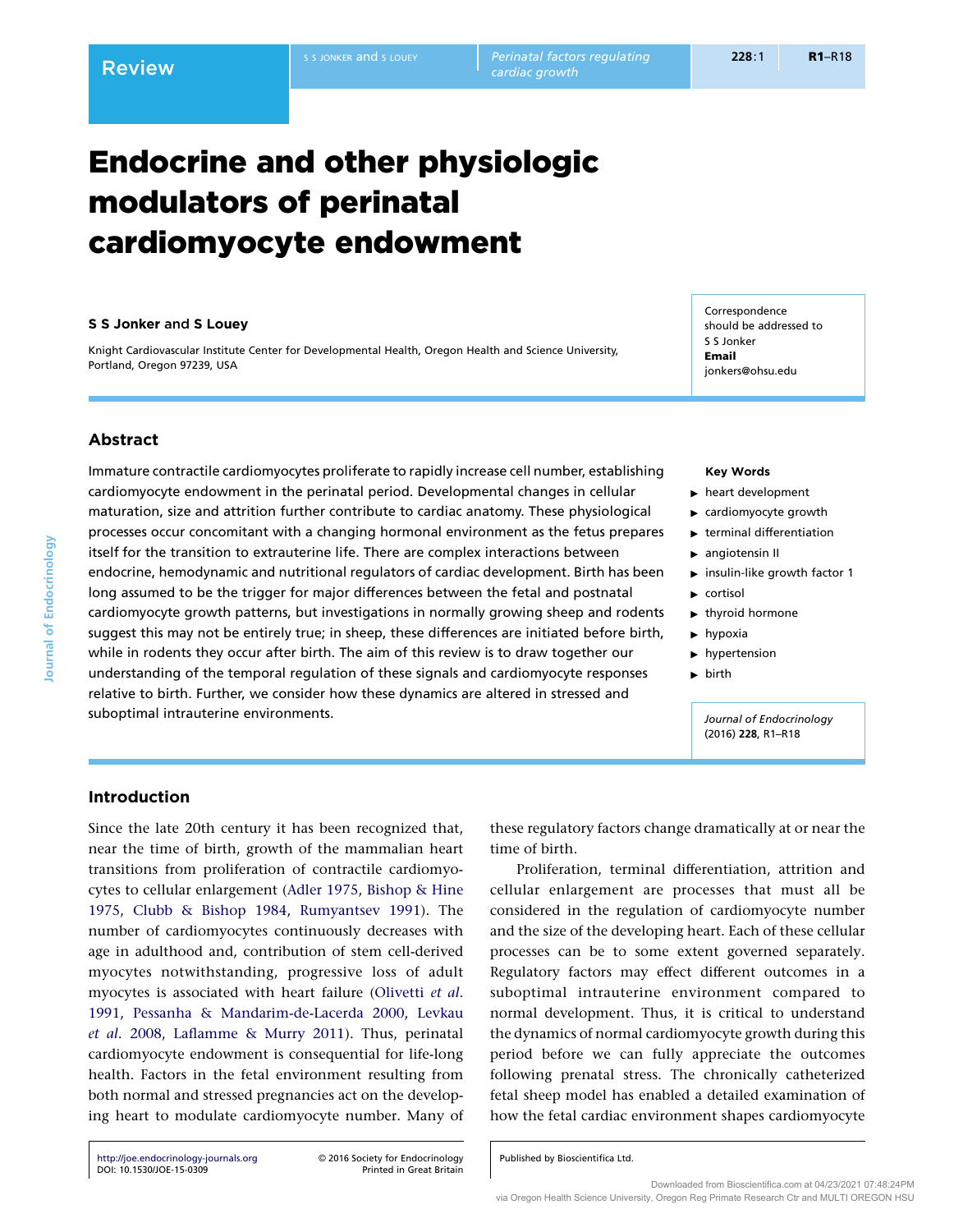<span id="page-1-0"></span>growth, maturation and endowment. The purpose of this review is to summarize what is known about endocrine and other regulators of growth and maturation of cardiomyocytes in the immature ovine heart and how these factors may contribute to normal development.

# Sheep as a model of cardiac development

Our knowledge about in vivo regulation of fetal cardiomyocytes depends heavily on animal models because cardiac biopsies are rarely available from healthy human infants. Likewise, sampling of blood and direct hemodynamic measurements of the healthy human fetus are very rarely undertaken. The fetal sheep model has filled this gap because it tolerates chronic surgical instrumentation, allowing serial blood sampling and measurement of hemodynamic factors. Additionally, altered endocrine or hemodynamic fetal environments can be experimentally produced to investigate the regulation of cardiac outcomes.

Specific interspecies differences must be borne in mind when extrapolating knowledge of sheep cardiac development to the human. Adult sheep are a good model of the adult human cardiac function [\(Milani-Nejad & Janssen](#page-16-0) [2014](#page-16-0)), and form the basis for much of our knowledge of cardiac function in the immature heart ([Rudolph 2009\)](#page-16-0). Sheep have a dissimilar placenta to humans, which may influence the materno-fetal nutritional, hemodynamic and hormonal milieu guiding cardiac development ([Carter](#page-13-0) [2007](#page-13-0), [Barry & Anthony 2008\)](#page-12-0). While most human pregnancies are singletons, sheep commonly bear singletons or twins; multiple pregnancy in sheep affects placental nutrient transfer, and consequently reduces fetal growth, although the magnitude of this effect is only half that as occurs in human twinning [\(Gardner](#page-14-0) et al. [2007](#page-14-0), The et al[. 2010,](#page-17-0) [van der Linden](#page-15-0) et al. 2013). The same hormones are responsible for maintenance of pregnancy and initiation of parturition in humans and sheep, and some of these hormones influence heart growth (in sheep, there is late gestation systemic withdrawal of progesterone that is unmatched in humans; [Challis](#page-13-0) et al. 2000). The gestational period of a sheep is slightly more than half that of a human, long enough for good resolution of timedependent growth-regulating effects in experimental studies. Sheep are born somewhat more mature than humans in regards to their ability to stand and walk, but many of their physiological systems have similar relative rates of development, including kidney and brain ([Hin](#page-14-0)chliffe et al[. 1992,](#page-14-0) [Gimonet](#page-14-0) et al. 1998, Back et al[. 2006\)](#page-12-0). Notably, in the perinatal periods of humans and sheep, cardiomyocyte numbers experience similar plateaus,

<http://joe.endocrinology-journals.org> -[DOI: 10.1530/JOE-15-0309](http://dx.doi.org/10.1530/JOE-15-0309)

2016 Society for Endocrinology

cardiomyocyte cell cycle activity declines similarly, and polyploidy or binucleation increase rapidly ([Adler &](#page-12-0) [Costabel 1975](#page-12-0), [Adler & Costabel 1980,](#page-12-0) Kim et al[. 1992,](#page-15-0) [Huttenbach](#page-14-0) et al. 2001, [Burrell](#page-13-0) et al. 2003a, [Jonker](#page-15-0) et al. [2015](#page-15-0)). In this review we focus on data from humans and sheep, except where critical data is available only from other species.

## Modes of growth in the fetal sheep heart

# Proliferation

Proliferation of immature contractile cardiomyocytes is well established in all vertebrate orders ([Rumyantsev](#page-16-0) [1991](#page-16-0)), and is responsible for increasing ovine cardiomyocyte number throughout gestation and the perinatal period (Fig. 1 and [2A](#page-2-0) and C; [Burrell](#page-13-0) et al. 2003b, [Jonker](#page-14-0) et al[. 2007](#page-14-0)a, [Jonker](#page-15-0) et al. 2015). It has long been thought that in mammals this process ends around the time of birth, and that cardiomyocyte endowment for life is set in the prenatal period [\(Thornburg](#page-17-0) et al. 2011). New evidence suggests that proliferation of contractile cardiomyocytes increases cell number in neonatal sheep ([Jonker](#page-15-0) et al[. 2015](#page-15-0)) and even in the juvenile human [\(Mollova](#page-16-0) et al[. 2013](#page-16-0)). Although division of contractile cells in the adult heart has been highly debated, stem cell replacement of cardiomyocytes is now recognized to occur (reviewed in [Laflamme & Murry 2011](#page-15-0)). Nevertheless, net cardiomyocyte number declines continuously between young adulthood and senescence in the human



#### Figure 1

Modes of cardiomyocyte growth in the fetal heart. Mononucleated cardiomyocytes have the potential to proliferate. They can also become binucleated, indicative that they are unable to undergo further cytokinesis. They can, however, replicate their DNA and become polyploid (not shown). Both mononucleated and binucleated cardiomyocytes can undergo cellular enlargement, or apoptosis (not shown).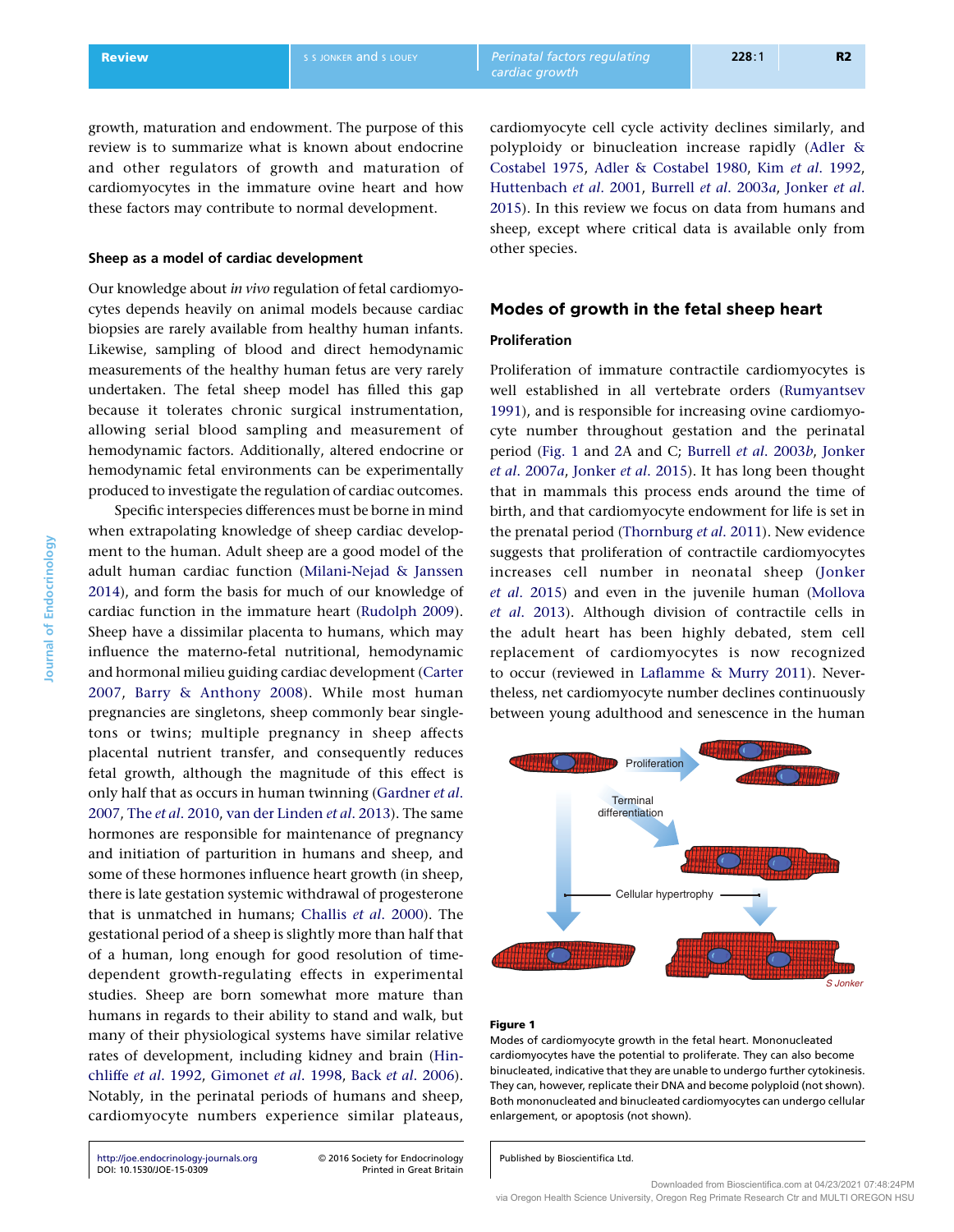<span id="page-2-0"></span>

#### Figure 2

Journal of Endocrinology

Journal of Endocrinology

Regulation of cardiomyocyte growth and maturation in the normallygrowing fetal and neonatal sheep left ventricle (LV; solid line) and right ventricle (RV; dashed line). Cell cycle activity as assessed by Ki-67 positivity (A) supports cardiomyocyte proliferation and terminal differentiation. Binucleation of cardiomyocytes (B) is an index of terminal differentiation, after which cells infrequently enter the cell cycle, and even less frequently undergo cytokinesis. Consequent to myocyte proliferation, cell number (C) increases rapidly in the fetus (and slowly in the neonatal RV). Cell attrition reduces myocyte number prior to birth in both ventricles. Cardiomyocytes typically grow more rapidly in width than length, decreasing their lengthto-width ratio (D), except after birth in the neonatal RV. Myocyte volume (E) increases slowly in the fetus, but more rapidly after birth (much more so in the LV). Most changes in cell growth and maturation rates occur before birth. Data from Jonker et al[. \(2007](#page-14-0)b) and Jonker et al[. \(2015\).](#page-15-0)

<http://joe.endocrinology-journals.org> -[DOI: 10.1530/JOE-15-0309](http://dx.doi.org/10.1530/JOE-15-0309)

2016 Society for Endocrinology

([Olivetti](#page-16-0) et al. 1991), confirming the importance of cardiomyocyte proliferation in the young heart.

Immature contractile cardiomyocytes that proliferate in perinatal mammals are typically mononucleated and diploid (2N; [Clubb & Bishop 1984,](#page-13-0) [Rumyantsev 1991,](#page-16-0) Jonker et al[. 2007](#page-14-0)a). This cardiomyocyte phenotype predominates in the fetal human [\(Adler & Costabel](#page-12-0) [1980](#page-12-0)) and sheep [\(Burrell](#page-13-0) et al. 2003a, [Jonker](#page-14-0) et al. 2007a, [Bensley](#page-12-0) et al. 2010, Jonker et al[. 2015](#page-15-0)). In the large mammal, it is unknown whether mononucleated, diploid cardiomyocytes at a given age are all equally proliferative. In the embryonic mouse heart, lineages of cells form related clusters layered in epicardial-to-endocardial columns [\(Pijnappels](#page-16-0) et al. 2010), implicating proliferative contribution from many or most cardiomyocytes. Cell culture experiments also suggest that most rat cardiomyocytes proliferate at mid-gestation, but fewer do so at term ([Burton](#page-13-0) et al. 1999). This evidence suggests that many or most mononucleated cardiomyocytes increase cell number by proliferation through at least mid-gestation, after which fewer of these cells may carry out most of the proliferative activity in the heart.

# Terminal differentiation

Terminal differentiation involves permanent cell cycle arrest, or senescence, after which DNA replication followed by cytokinesis no longer occurs [\(Figs 1](#page-1-0) and 2B). The intracellular mechanisms regulating terminal differentiation have not been conclusively determined, but candidate genes have been described ([Paradis](#page-16-0) et al. 2014). Terminal differentiation of cardiomyocytes appears to be tightly regulated, as evidenced by the exceeding rareness of rhabdomyoma and rhabdomyosarcoma primary cardiac tumors, which are found only in about 1 of 6000 human autopsies (Lam et al[. 1993\)](#page-15-0). Supporting this conclusion is a higher incidence of cardiac tumors found in fetuses, in which cardiomyocyte proliferation is active ([Holley](#page-14-0) et al. [1995](#page-14-0), Uzun et al[. 2007\)](#page-17-0).

Cell cycle activity, as detected by Ki-67, phosphohistone-3, proliferating cell nuclear antigen (PCNA) and other markers of mitosis, leads to DNA replication concluding in either cytokinesis or stable binucleation. Because of this, and the observation that binucleated cardiomyocytes are rarely noted to have reentered the cell cycle, terminal differentiation has been synonymous with binucleation in the sheep and rodent ([Clubb & Bishop](#page-13-0) [1984](#page-13-0), [Soonpaa](#page-17-0) et al. 1996, [Barbera](#page-12-0) et al. 2000, [Burrell](#page-13-0) et al. [2003](#page-13-0)a, [Jonker](#page-15-0) et al. 2015). In humans, failure of nuclear division following DNA replication frequently results in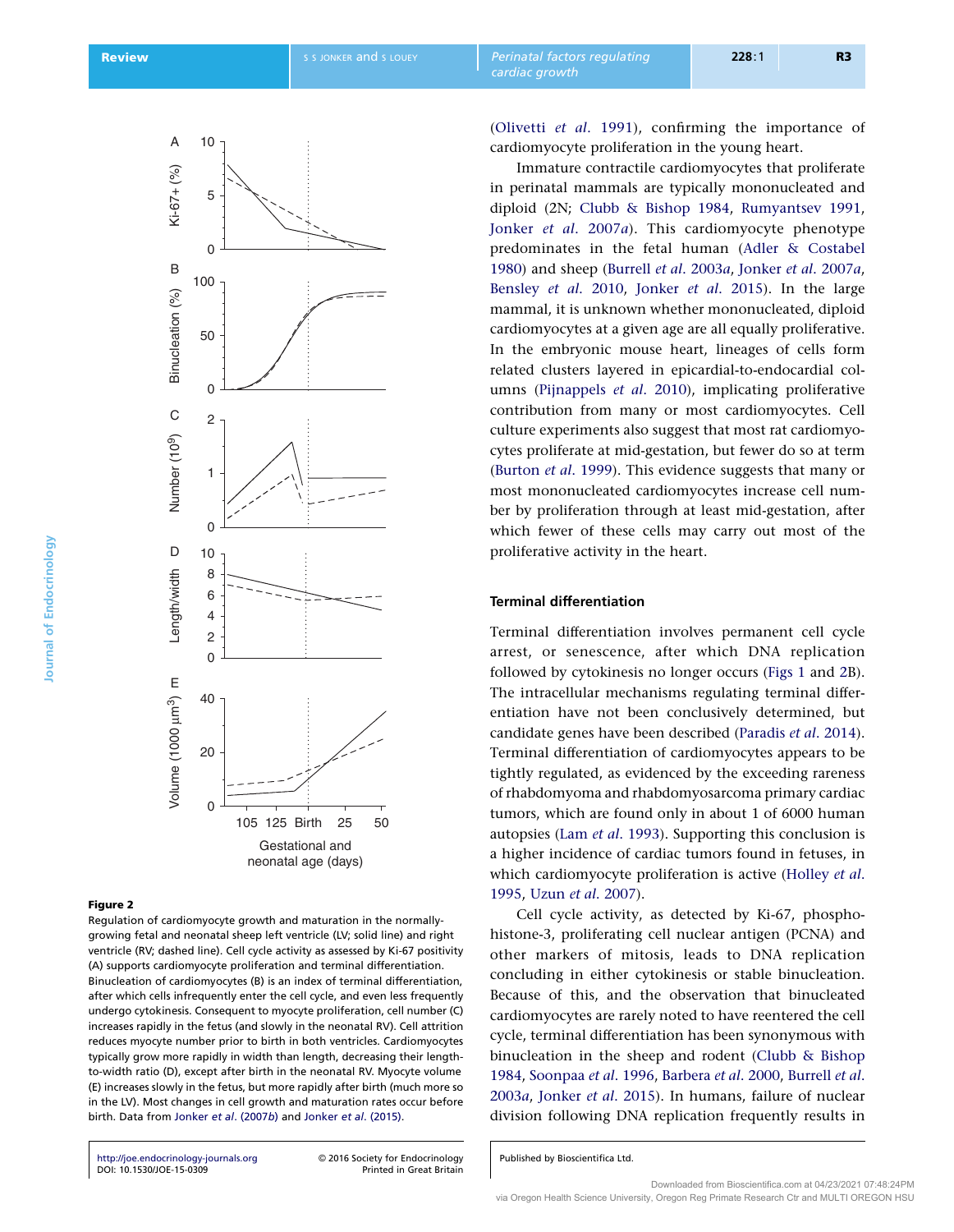polyploid nuclei (4N, 8N or greater; [Brodsky](#page-13-0) et al. 1994, Adler et al[. 1996\)](#page-12-0). Polyploidy of cardiomyocytes also occurs in sheep and rodents, but to a much lesser extent (Adler et al[. 1996,](#page-12-0) [Bensley](#page-12-0) et al. 2010). It is unknown if polyploidy also indicates terminal differentiation.

Whether binucleation (and perhaps polyploidy) are incidental or integral to terminal differentiation is also unknown. Cell culture experiments suggest that the majority of cardiomyocytes from term fetal mice have very little proliferative potential and only a subset retain the abundant potential of the mid-gestation heart ([Burton](#page-13-0) et al[. 1999](#page-13-0)). This implies that many myocytes have withdrawn from proliferative activity prior to binucleation [\(Burton](#page-13-0) et al. 1999). Further, cardiomyocyte proliferative activity in mice is temporally separated from binucleation, again suggesting that terminal differentiation may precede binucleation or polyploidy [\(Soonpaa](#page-17-0) et al[. 1996](#page-17-0)).

# Apoptosis

A counterpoint to cellular proliferation is the process of programmed cell death, or apoptosis. Transitory cardiomyocyte apoptosis has been described to prune the rodent heart at birth [\(Kajstura](#page-15-0) et al. 1995, [Fernandez](#page-14-0) et al. 2001). This cell loss is described as especially heavy in the right ventricle (RV), and is thought to play a role in remodeling the heart in the context of postnatal hemodynamic patterns. Indeed, rates of myocardial apoptosis are also higher in week-old lambs than 6–8 week-old lambs ([Karimi](#page-15-0) et al[. 2004\)](#page-15-0), suggestive of higher perinatal receptiveness to apoptotic signals. However, in normally-developing sheep, the perinatal bulk attrition of cardiomyocytes may occur immediately prior to birth ([Fig. 2](#page-2-0)C; [Jonker](#page-15-0) et al. [2015](#page-15-0)). Although the sheep heart is sensitive to proapoptotic stimuli in late gestation and in the early neonate, the ontogeny of apoptosis in the perinatal heart (especially in the large mammal) and its relative contribution to the changing cellular landscape during this transitory period remains poorly understood (Bae [et al](#page-12-0). [2003](#page-12-0), [Hammel](#page-14-0) et al. 2003, [Caldarone](#page-13-0) et al. 2004, [Karimi](#page-15-0) et al[. 2004](#page-15-0)).

# Cellular enlargement

Cellular enlargement, or hypertrophy, is the primary growth mode of cardiomyocytes in the adult heart, whether in response to exercise, cell loss with aging, or as part of a disease process (White et al[. 1987](#page-17-0), [Adler](#page-12-0) et al. [1996](#page-12-0), [Kramer](#page-15-0) et al. 1998). Fetal cardiomyocytes are small

<http://joe.endocrinology-journals.org> -[DOI: 10.1530/JOE-15-0309](http://dx.doi.org/10.1530/JOE-15-0309)

2016 Society for Endocrinology

compared to those of the adult and, in the normally growing fetus, change little in size until after birth ([Fig. 2D](#page-2-0) and E; [Smolich](#page-17-0) et al. 1989, [Burrell](#page-13-0) et al. 2003a, [Jonker](#page-15-0) et al. [2015](#page-15-0)). However, when stimulated, cardiomyocytes can increase both in length and width in the near-term fetus ([Barbera](#page-12-0) et al. 2000, [Jonker](#page-14-0) et al. 2007b). Increasing the width of cardiomyocytes requires development of the t-tubule system for excitation-contraction coupling ([Bers](#page-12-0) [2002](#page-12-0), Seki et al[. 2003](#page-17-0)). The narrow diameter of immature cardiomyocytes allows them to function before development of the t-tubule network, which matures in the perinatal period [\(Legato 1979,](#page-15-0) [Sheridan](#page-17-0) et al. 1979, [Forsgren & Thornell 1981](#page-14-0), [Maylie 1982](#page-15-0)).

Interestingly, postnatal cardiomyocyte hypertrophy is typically associated with increased production of the contractile elements so that the enlarged cell can perform more work, but this is not necessarily the case in the fetus ([Barbera](#page-12-0) et al. 2000). The contractile elements in immature cardiomyocytes are relatively less dense and organized near the plasma membrane (Brook et al[. 1983,](#page-13-0) [Smolich](#page-17-0) et al[. 1989\)](#page-17-0). Increasing cardiomyocyte width without proportional synthesis of contractile proteins may confer an immediate mechanical advantage by adjusting the ventricular wall thickness-to-chamber radius ratio to reduce wall stress. Most investigations that include fetal cardiomyocyte hypertrophy have focused on changes in gross cell dimensions rather than synthesis and organization of contractile machinery. Differential regulation of these processes remains to be investigated.

# Non-cardiomyocyte growth

The heart is composed not only of cardiomyocytes, but fibroblasts, endothelial cells, smooth muscle, pericytes, other cell types and the matrix. Cardiomyocytes occupy an increasing percentage of the myocardium with advancing gestational age and in the neonate [\(Smolich](#page-17-0) et al. [1989](#page-17-0)). Simultaneously, the relative amount of matrix and vasculature in the myocardium declines ([Wearn 1941,](#page-17-0) [Smolich](#page-17-0) et al. 1989, [Marijianowski](#page-15-0) et al. 1994). Factors that regulate perinatal cardiomyocyte growth may also regulate other components of the immature heart. These changes may have profound implications for life-long cardiac function, but are outside the scope of this review.

# Regulatory signals associated with birth

The peripartum hormonal milieu is in a state of flux, with gestational decreases in vasoactive hormones such as angiotensin II (AII), increases in growth-promoting

Published by Bioscientifica Ltd.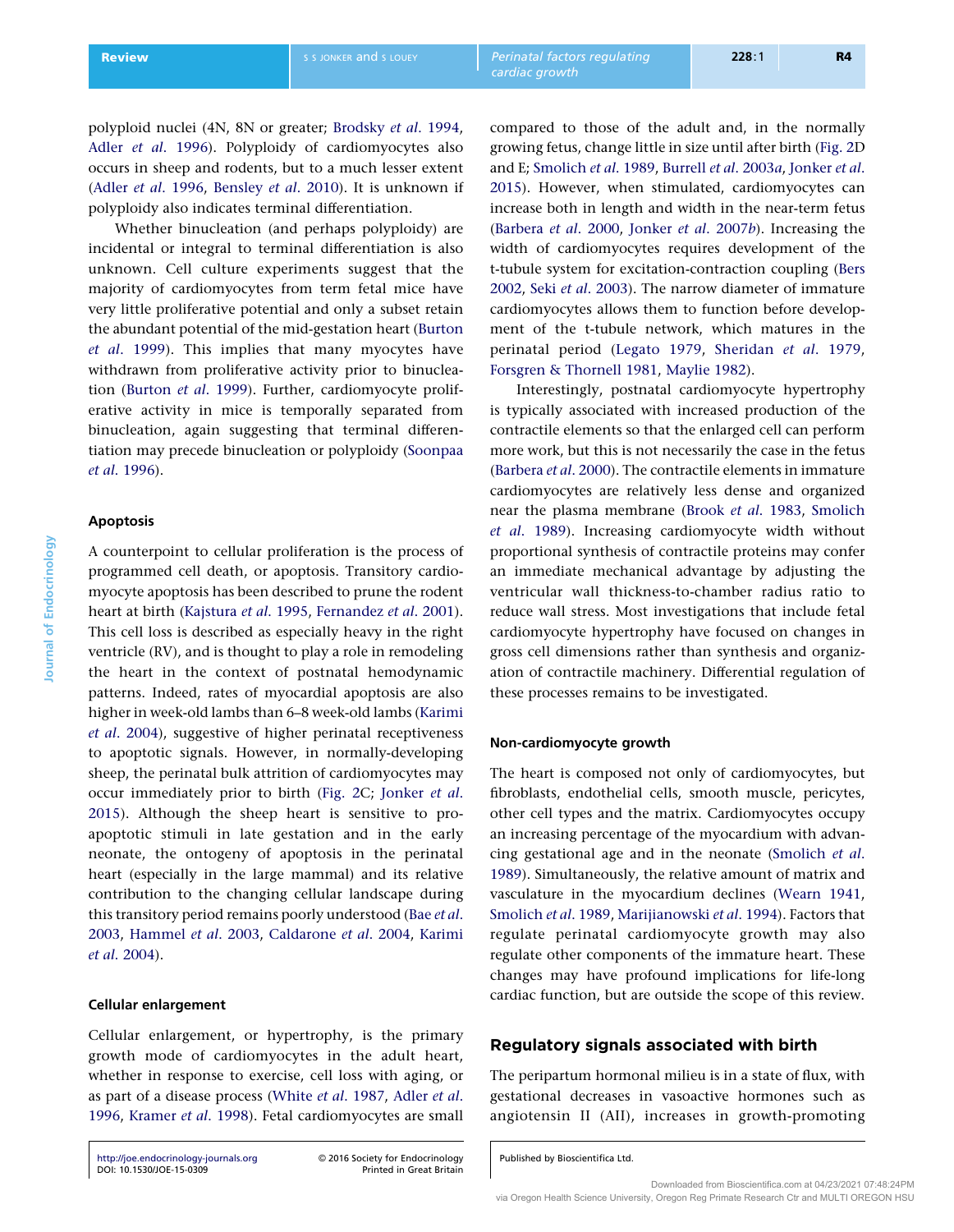hormones such as insulin-like growth factors (IGF) and maturational hormones such as cortisol and thyroid hormones; most are magnitudes higher in the days after birth. Each of these circulating factors have individual effects on cardiomyocyte growth kinetics and, in concert with physical and local factors, balance the cellular processes that determine cardiomyocyte endowment in the perinatal period. The transition from intra- to extrauterine life is also met with the loss of the placenta and immediate increases in oxygenation, cardiac afterload and systemic arterial pressure. Changes in some factors precede birth, reflecting their critical role in preparing the fetus for the stress of parturition and extrauterine life.

# Angiotensin II

The renin-angiotensin system is essential for the maintenance of normal fetal systemic arterial pressure ([Scroop](#page-16-0) et al. [1992](#page-16-0), [Anderson](#page-12-0) et al. 1994, Faber et al[. 2011](#page-14-0)). Circulating AII steadily decreases from 0.04–0.05 ng/ml in fetuses  $120$  days gestational age (dGA; term  $\sim$ 147d GA) to 0.02–0.03 ng/ml in the final week before term (Fig. 3; [Rosenfeld](#page-16-0) et al. 1995). In the first postnatal week, these levels are more than 25 times higher than in the prepartum period but then decline soon after [\(Velaphi](#page-17-0) et al. 2007). Fetal hypoxia and cortisol can both increase circulating plasma renin activity (PRA) and AII levels ([Broughton](#page-13-0) [Pipkin](#page-13-0) et al. 1974, [Forhead](#page-14-0) et al. 2000); thus, AII may play a role in cardiomyocyte changes associated with hypoxia and fetal stress.

AII receptor 1 (AT1), which is the most common receptor subtype in the adult heart, is very low in midgestation but increases abruptly around 120 days of



## Figure 3

Published ranges for (A) angiotensin II (AII) and (B) plasma renin activity (PRA) in normal fetal (black) and newborn (grey) sheep. Owing to the short half-life of AII, PRA is often measured instead of AII (renin converts angiotensinogen to angiotensin I). Data from [Broughton Pipkin](#page-13-0) et al. [\(1974\),](#page-13-0) [Fleischman](#page-14-0) et al. (1975), Louey et al[. \(2000\)](#page-15-0), Louey et al[. \(2007\),](#page-15-0) [Rosenfeld](#page-16-0) et al. (1995), [Siegel and Fisher \(1980\),](#page-17-0) [Velaphi](#page-17-0) et al. (2007).

<http://joe.endocrinology-journals.org> -[DOI: 10.1530/JOE-15-0309](http://dx.doi.org/10.1530/JOE-15-0309)

2016 Society for Endocrinology

gestation [\(Table 1;](#page-5-0) [Burrell](#page-13-0) et al. 2001). In contrast, AT2 is highest in mid-gestation and declines towards term. Angiotensin converting enzyme (ACE) mRNA levels, which converts angiotensin I to AII, also increases

abruptly near term and remains high in the neonate

(Reini et al[. 2009](#page-16-0)). The outcome of AII signaling in fetal sheep cardiomyocytes is complex, in part depending on whether the experiment is conducted in isolated cells or in utero. AII causes near-term fetal sheep cardiomyocytes to proliferate in culture, contrary to its hypertrophic effect in cultured neonatal rat cardiomyocytes ([O'Tierney](#page-16-0) et al. 2010a, [Sundgren](#page-17-0) et al. 2003a). In contrast, AII infusion in utero increases ovine heart growth via myocyte hypertrophy and maturation (Segar et al[. 2001](#page-16-0), Norris et al[. 2014,](#page-16-0) [Sandgren](#page-16-0) et al. 2015). Atrial natriuretic peptide (ANP) inhibits AII-stimulated fetal cardiomyocyte proliferation in culture ([O'Tierney](#page-16-0) et al. 2010a); increased arterial pressure resulting from in utero AII infusion may simultaneously inhibit proliferation by stimulating ANP release while stimulating cellular enlargement and terminal differentiation via increased wall stress. When the increase in systemic pressure induced by exogenous AII is mitigated by co-infusion with a nitric oxide donor, cardiac hypertrophy, cellular hypertrophy and accelerated terminal differentiation are all eliminated ([Sandgren](#page-16-0) et al. 2015). Interestingly, cardiomyocyte PCNA staining remains elevated, suggesting cellular proliferation despite lack of gross cardiac hypertrophy ([Sandgren](#page-16-0) et al. 2015). Chronic blockade of ACE inhibits fetal cardiac proliferative growth, although interpretation of this effect is complicated by dramatically lowered arterial pressure [\(O'Tierney](#page-16-0) et al. [2010](#page-16-0)b). The findings of these studies taken together suggest that the primary effect of AII on cardiomyocyte growth in utero is a result of altered systemic arterial pressure load.

# Insulin-like growth factors

IGF1 and IGF2 are required for normal fetal growth ([Fowden 2003](#page-14-0), [Brown 2014](#page-13-0)). Circulating IGF1 steadily increases with gestation, while IGF2 levels remain rela-tively high throughout gestation [\(Fig. 4;](#page-5-0) Carr et al[. 1995\)](#page-13-0). After birth, high IGF1 levels are maintained [\(Crespi](#page-13-0) et al. [2006](#page-13-0), Long et al[. 2011\)](#page-15-0). Interestingly, ontogenic trends in the cardiac mRNA levels of IGF1 and IGF2 do not mirror circulating levels, with expression decreasing towards term for both genes ([Table 1](#page-5-0); [Cheung](#page-13-0) et al. 1996, [Reini](#page-16-0) et al[. 2009](#page-16-0)). IGF1 and IGF2 appear to be regulated by oxygen and nutrition levels; thus, prenatal stresses such as

Published by Bioscientifica Ltd.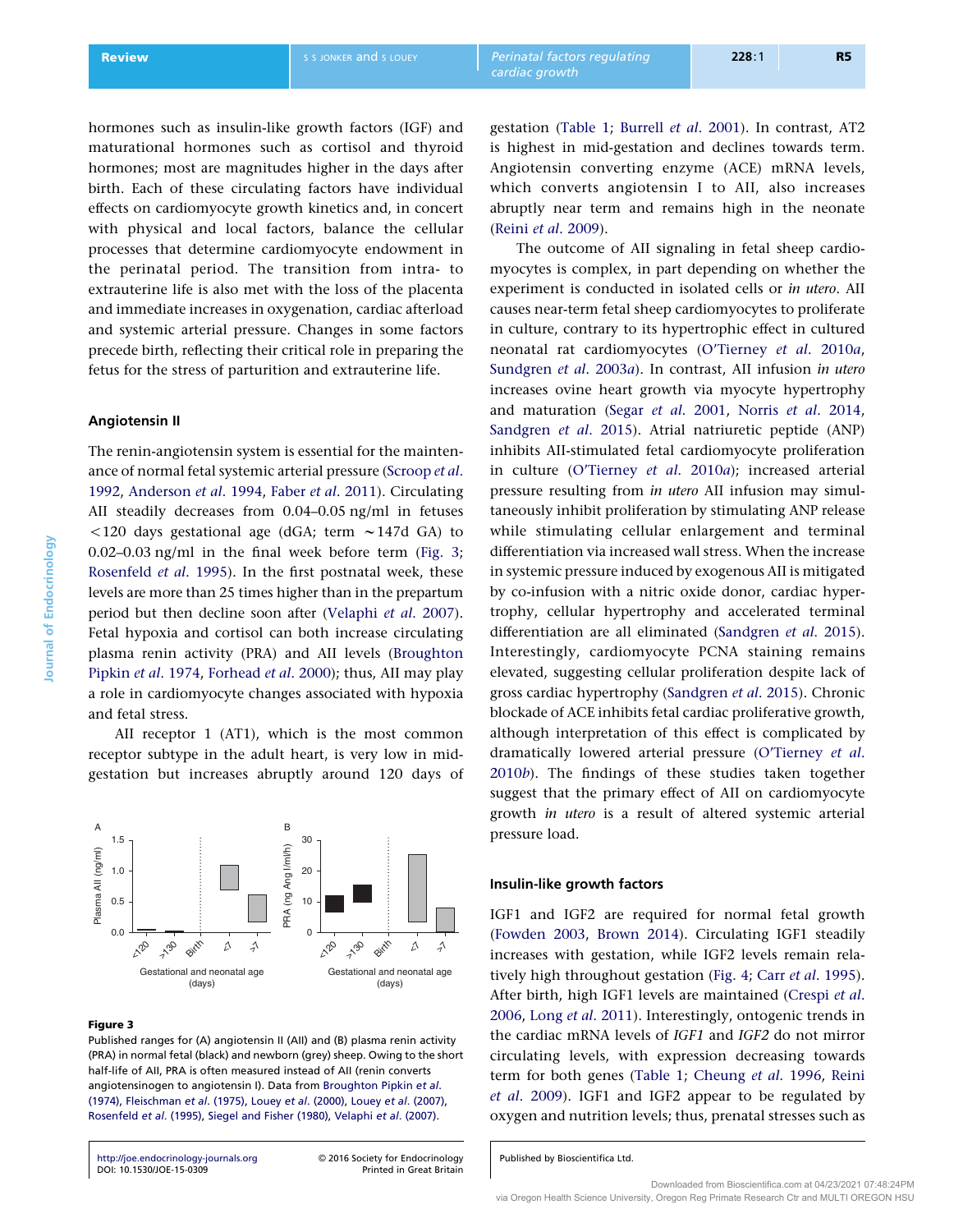<span id="page-5-0"></span>Table 1 Cardiac receptors and factors and circulating binding proteins responsible for signal transduction and modulation in the fetal sheep heart.

| Growth<br>factor | <b>Pathway component</b>          | Change from mid to late gestation                                                        | Source                                   |
|------------------|-----------------------------------|------------------------------------------------------------------------------------------|------------------------------------------|
| All              | AT <sub>1</sub>                   | Very low, rapid increase from about 120 days of gestation                                | Burrell et al. (2001)                    |
|                  | AT <sub>2</sub>                   | High and decreasing                                                                      | Burrell et al. (2001)                    |
|                  | ACE (cardiac mRNA)                | Low, increasing abruptly just before term                                                | Reini et al. (2009)                      |
| IGF              | <i><b>IGF1</b></i> (cardiac mRNA) | Increases slightly from second trimester, decreasing<br>through second half of gestation | Cheung et al. (1996)                     |
|                  | <i>IGF2</i> (cardiac mRNA)        | Decreasing continuously from second trimester                                            | Cheung et al. (1996)                     |
|                  | <b>IGF1R (cardiac mRNA)</b>       | Slight decline with advancing gestational age                                            | Cheng et al. (1995), Reini et al. (2009) |
|                  | <b>IGF2R</b> (cardiac mRNA)       | Decline with advancing gestational age                                                   | Reini et al. (2009)                      |
|                  | IGFBP-2 (circulating)             | Increasing throughout, peaking before birth                                              | Carr et al. (1995), Crespi et al. (2006) |
|                  | IGFBP-2 (cardiac mRNA)            | Dramatic decline with advancing gestational age                                          | Reini et al. (2009)                      |
|                  | IGFBP-3 (circulating)             | Unchanged throughout                                                                     | Carr et al. (1995), Crespi et al. (2006) |
| Cortisol         | GR (cardiac mRNA)                 | Declining in the LV; unchanged in the RV                                                 | Reini et al. (2009)                      |
|                  | MR (cardiac mRNA)                 | Declining in the LV; unchanged in the RV                                                 | Reini et al. (2009)                      |

placental insufficiency and intrauterine growth restriction are usually associated with decreased circulating IGFs ([Owens](#page-16-0) et al. 1994).

Developmental regulation of IGF receptors (IGFR) probably modifies cardiomyocyte responses to circulating IGF levels. IGFR1 mRNA in the left ventricle (LV) declines with advancing gestational age (Table 1; similar to maturational changes found in the rat heart), but changes little in the RV ([Cheng](#page-13-0) et al. 1995, Reini et al[. 2009](#page-16-0)). The mRNA for IGFR2, the clearance receptor, is highest in midgestation and declines towards term and in the neonate (Reini et al[. 2009](#page-16-0)). Nutrient restriction increases fetal cardiac IGF2R levels at a post-transcriptional level ([Dong](#page-13-0) et al[. 2005\)](#page-13-0), suggesting that our understanding of normal cardiac IGFR levels in development may be incomplete without knowing the protein levels. Further, insulin receptor (IR) may share the pro-survival signaling of IGFR1, and new data in the rodent heart suggests an important role for insulin receptor substrates 1 and 2 downstream of both IR and IGFR1 for the regulation of cardiomyocyte metabolism and survival (Qi et al[. 2013\)](#page-16-0). IGF binding proteins (IGFBP) also substantially modify IGF system signaling by sequestering IGF, modifying the interaction of IGF with the cell, and through IGFindependent cell signaling [\(Baxter 2014](#page-12-0)). IGFBP-2 can potentiate IGF signaling and is the primary binding protein in the fetus; serum levels progressively increase throughout gestation and peak before birth (Carr [et al](#page-13-0). [1995](#page-13-0), Crespi et al[. 2006\)](#page-13-0). In contrast, cardiac IGFBP-2 mRNA levels decline dramatically with advancing age (Reini et al[. 2009\)](#page-16-0). IGFBP-3 is the primary form in the adult, acting to stabilize IGF and prolong its circulating

half-life. Serum levels are largely stable in utero [\(Carr](#page-13-0) et al. [1995](#page-13-0), Crespi et al[. 2006\)](#page-13-0). Together, these data suggest a complex in utero IGF regulatory environment.

Overall, studies support the pro-mitogenic role of IGF1 in the fetal sheep heart. IGF1 stimulates proliferation in cardiomyocytes cultured from both mid-gestation and near-term fetal sheep [\(Sundgren](#page-17-0) et al. 2003b, [Chattergoon](#page-13-0) et al[. 2014](#page-13-0)), although whether it also causes cellular enlargement at term is debated [\(Sundgren](#page-17-0) et al. 2003b, Wang et al[. 2012](#page-17-0)). When chronically infused into the fetal circulation, IGF1 causes massive cardiac enlargement by the stimulation of cellular proliferation without increased cellular enlargement or terminal differentiation ([Sundgren](#page-17-0) et al[. 2003](#page-17-0)b). After a short, transient exposure, gross cardiac hypertrophy was not evident, although there was



#### Figure 4

Published by Bioscientifica Ltd.

Circulating insulin-like growth factor 1 (IGF1; solid line, mean $\pm$ s.E.M.) and insulin-like growth factor 2 (IGF2; dashed line, mean) in normal fetal and newborn sheep. Data from Carr et al[. \(1995\)](#page-13-0) and Crespi et al[. \(2006\)](#page-13-0).

<http://joe.endocrinology-journals.org> -[DOI: 10.1530/JOE-15-0309](http://dx.doi.org/10.1530/JOE-15-0309)

2016 Society for Endocrinology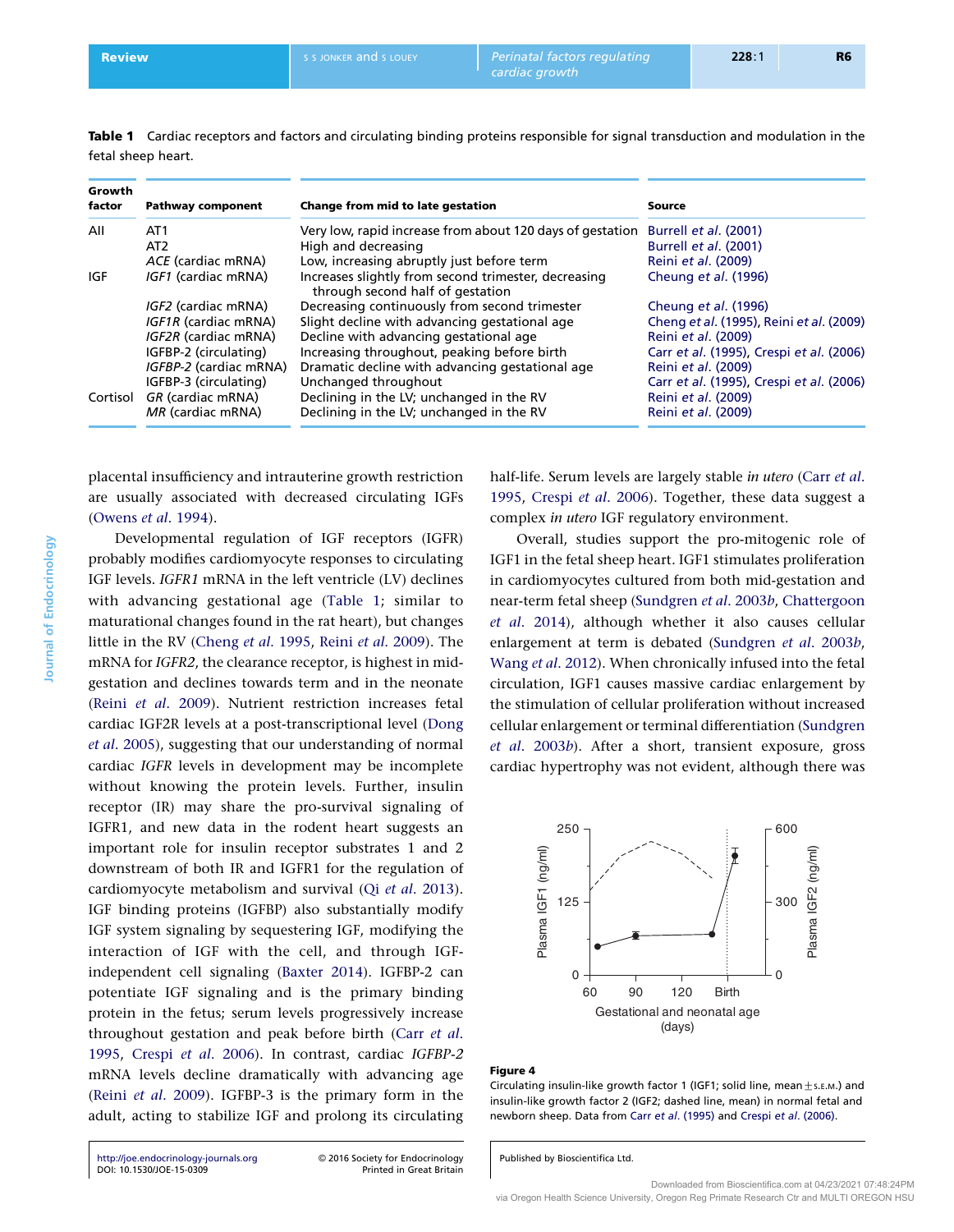<span id="page-6-0"></span>a suggestion of sex-specific regulation of cellular enlargement [\(Lumbers](#page-15-0) et al. 2009). Transient exposures complicate interpretation because the fetal heart will subsequently adjust growth to normalize heart weight, probably to match heart size to somatic circulatory demand ([Jonker](#page-15-0) et al. 2011a).

# Cortisol

Circulating levels of cortisol are negligible in the sheep  $(<$ 10 ng/ml) until the last 10 days before term, when levels rapidly increase (Fig. 5). The surge in the final days of gestation is believed to be a push to mature key organ systems in preparation for the transition to extrauterine life. Increased fetal cortisol is essential to initiating parturition at least in the sheep ([Liggins 1968\)](#page-15-0), it can be seen that the prepartum surge consistently commences 7–10 days before birth [\(Magyar](#page-15-0) et al. 1980). Prenatal stresses such as placental insufficiency are known to increase fetal cortisol levels (Joyce et al[. 2001,](#page-15-0) [Morrison](#page-16-0) et al[. 2007](#page-16-0)), and may be sufficient to induce preterm birth in subsets of growth-restricted fetuses (Cock et al[. 2001](#page-13-0)a), whereas those with normal cortisol levels will be born at term (Louey et al[. 2000](#page-15-0)). Exogenous cortisol elevates arterial pressure (Wood et al[. 1987](#page-17-0), [Tangalakis](#page-17-0) et al. [1992](#page-17-0)), renin and AII [\(Forhead](#page-14-0) et al. 2000), and triiodothyronine  $(T_3)$ ; see next section), thus these other factors must be taken into consideration when designing and interpreting experiments.

Glucocorticoid receptor (GR) and mineralocorticoid receptor (MR) mRNA levels (encoded by NR3C1 and NR3C2 respectively) in the LV decline from mid- to late gestation, but change relatively little thereafter ([Table 1](#page-5-0); Reini et al[. 2009\)](#page-16-0). In contrast, neither mRNA changes in the RV, save for a transient depression of MR at 100 days of gestation. There can be post-transcriptional regulation



#### Figure 5

Circulating cortisol levels in normal fetal and newborn sheep expressed relative to (A) gestational age, or (B) the time of birth. Data from [Louey](#page-15-0) et al[. \(2000\)](#page-15-0), [Magyar](#page-15-0) et al. (1980).

<http://joe.endocrinology-journals.org> -[DOI: 10.1530/JOE-15-0309](http://dx.doi.org/10.1530/JOE-15-0309)

2016 Society for Endocrinology

levels for both receptors, as for example in the developing sheep kidney [\(Hantzis](#page-14-0) et al. 2002); therefore, caution is

urged in interpreting this data in the absence of receptor

binding or protein levels. Although clearly a critical hormone for the initiation of parturition and maturation of organs such as the lungs, the direct role of cortisol in regulating perinatal cardiomyocyte growth and maturation remains unclear. Infusion of sub-pressor levels of cortisol into the near-term fetal sheep coronary artery leads to cardiomyocyte proliferation, but not maturation or hypertrophy ([Giraud](#page-14-0) et al[. 2006\)](#page-14-0). In contrast, intact adrenal hormone signaling inhibits anemia-induced cardiomyocyte proliferation ([Jonker](#page-15-0) et al. 2011b). The key to whether cortisol has a maturational effect on the heart may depend on the dose and resulting circulating levels. At higher levels that increase arterial pressure, and mimicking levels that would induce labor, exogenous cortisol induces cardiomyocyte enlargement [\(Lumbers](#page-15-0) et al. 2005). Maternal cortisol administration also causes cardiac enlargement in fetal sheep with minimal changes in fetal cortisol levels (Reini et al[. 2008](#page-16-0)). This growth occurs via cellular proliferation, and can be blocked by intrapericardial administration of an MR blocker (Feng et al[. 2013\)](#page-14-0). Cortisol also induced apoptosis of cells of the cardiac conduction system through the GR. This picture of glucocorticoids inducing fetal cardiomyocyte proliferation through MR, and hypertrophy via increased arterial pressure, contrasts with findings in other mammals. In fetal mice, lack of cardiac glucocorticoid receptor leads to small hearts with small myocytes that are structurally immature ([Rog-Zielinska](#page-16-0) et al. 2013), and in the pig at 80% of gestation, maternal betamethasone administration reduces fetal cardiomyocyte proliferation while increasing terminal differentiation and apoptosis (Kim et al[. 2014\)](#page-15-0).

## Thyroid hormones

Thyroid hormones are essential for normal fetal growth and maturation [\(Forhead & Fowden 2014](#page-14-0)). Circulating thyroxine  $(T_4)$  continuously increases over the latter twothirds of gestation, reaching a peak and maintaining high levels (10-12 μg/dl) after birth ([Polk 1995](#page-16-0)). The prepartum cortisol surge stimulates a similar surge in  $T_3$  by stimulating deiodination of  $T_4$  while inhibiting placental clearance of T<sub>3</sub> [\(Liggins 1994](#page-15-0), [Forhead](#page-14-0) et al. 2006); T<sub>3</sub> levels remain high  $(>300 \text{ ng/dl})$  after birth [\(Fig. 6](#page-7-0); [Polk 1995\)](#page-16-0).

Ontogenetic changes in cardiac thyroid receptor (THR) concentrations have not been studied, to our knowledge, in the developing sheep heart. In rats, fetal

Published by Bioscientifica Ltd.

Journal of Endocrinology

**Journal of Endocrinology**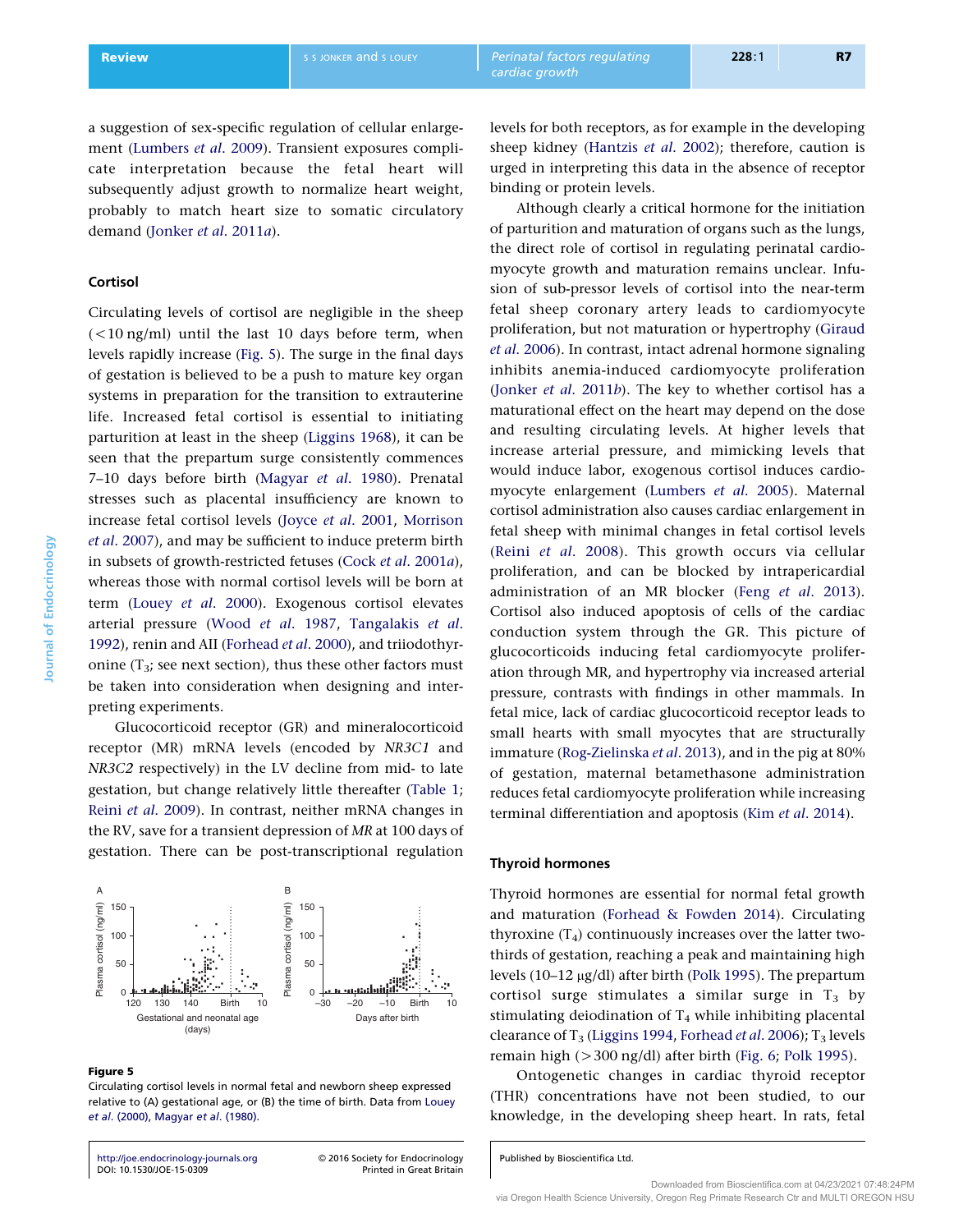<span id="page-7-0"></span>

# Figure 6

Circulating triiodothyronine  $(T_3;$  symbols) levels in normal fetal and newborn sheep expressed relative to the timing of birth; the prepartum T<sub>3</sub> surge is driven by the prepartum cortisol surge (dashed line, mean data from [Fig. 5](#page-6-0)). Data from Klein et al[. \(1978\)](#page-15-0) and [Mathur](#page-15-0) et al. (1980).

 $T<sub>3</sub>$  binding is similar in the nuclear extract of heart and liver ([Perez-Castillo](#page-16-0) et al. 1985), and developmental liver and brain  $T_3$  binding profiles are similar between the rat and sheep (Polk et al[. 1989](#page-16-0)). We hypothesize that, in the fetal sheep, cardiac THR follows the same developmental profile as liver THR: increasing slowly from mid-gestation and much more rapidly near term to levels maintained in the neonate and adult (Polk et al[. 1989\)](#page-16-0). Differential regulation of the isoforms is unclear; in rats, THRA mRNA expression is less than THRB (Strait et al[. 1990](#page-17-0)), but THRA actively represses transcription of THRB via aporeceptor action in the fetal mouse heart (Mai et al[. 2004\)](#page-15-0).

Exogenous  $T_3$  reduces proliferation and increases terminal differentiation of near-term sheep cardiomyocytes in utero [\(Chattergoon](#page-13-0) et al. 2012a) and in culture ([Chattergoon](#page-13-0) et al. 2007). Interestingly, thyroidectomy also reduces cell cycle activity [\(Chattergoon](#page-13-0) et al. 2012a, Segar et al[. 2013](#page-17-0)); however, this reduction in cell cycle activity may not be solely due to reduced proliferation, because binucleation, which requires at least one last round of cell cycle activity for DNA replication, was also reduced. The proliferation-suppressing actions of  $T_3$  can be observed in cardiomyocytes cultured from midgestation sheep, long before endogenous thyroid hormones increase and proliferation slows, but this effect in younger cardiomyocytes is not present in the rodent ([Burton](#page-13-0) et al. 1999, [Chattergoon](#page-13-0) et al. 2012b). Both  $T_3$ supplementation and thyroidectomy cause a small increase in cardiomyocyte size [\(Chattergoon](#page-13-0) et al.  $2012a$  $2012a$ ). Interestingly,  $T_3$  is required for the fetal sheep cardiac growth response to increased systolic stress imposed by pulmonary artery banding [\(Segar](#page-17-0) et al. [2013](#page-17-0)). This may be mediated by a lower heart rate reducing cardiac workload in the context of thyroidectomy, or  $T_3$  may be required in a permissive capacity. Adrenergic signaling may play a role, as  $T_3$ regulates b-adrenergic receptors in fetal sheep [\(Padbury](#page-16-0) et al[. 1986](#page-16-0), Birk et al[. 1992](#page-13-0)).

 $T<sub>3</sub>$  clearly has the capacity to be a major regulator of terminal differentiation, but the timing of its rise (5 days prepartum; Fig. 6) in relation to terminal differentiation (initiated as early as 40 days prepartum, most rapid at 20 days prepartum; [Fig. 2B](#page-2-0); [Jonker](#page-15-0) et al. 2015) calls into question its role in the normally-developing sheep heart. Its effect may be enhanced by a simultaneous rise in receptor levels, and the relief from aporeceptor actions provided with ligand binding. The in vivo regulation of terminal differentiation may be more nuanced. An intrinsic cell cycle timer ends proliferation of fetal cardiomyocytes in culture [\(Burton](#page-13-0) et al. 1999, [Ball &](#page-12-0) [Levine 2005](#page-12-0)), but this arrest is reversible without addition of  $T_3$  ([Burton](#page-13-0) *et al.* 1999). If also true in the sheep heart, this may imply that binucleation first appears during the reversible cell cycle arrest preceding true terminal differentiation. Further, one might wonder how exogenous  $T_3$ can bring proliferation to an early conclusion if it depends on the cessation of proliferation via an intrinsic timer. The answer may be found in differences in cell cycle behavior in vitro versus in utero, or it may be the result of interspecies differences, with sheep cardiomyocytes more frequently withdrawing into  $G_0$  between proliferative cycles. Further experiments are required to determine the endogenous biological mechanisms, including  $T_3$ , regulating terminal differentiation in the heart of the large mammal.

## Oxygen and metabolic substrates

All metabolic substrates required for fetal growth and development must be obtained from the mother via the placenta. The placenta itself is a metabolic organ and thus disruptions in maternal supply or placental function impact the supply of oxygen, glucose and amino acids to the fetus. After birth, the supply of these substrates is no longer dependent on the placenta or (to an extent) the mother. Birth is associated with an immediate increase in partial pressure of oxygen in arterial blood from  $\sim$  25 mm Hg to more than 60 mm Hg ([Comline & Silver 1972\)](#page-13-0). Plasma glucose increases from  $\sim$  20 mg/dl (1.1 mmol/l) to 40–60 mg/dl within minutes of birth; plasma free fatty acids increase fivefold in this same time  $(< 0.2-1.0$  mEq/l; [Comline & Silver 1972](#page-13-0)). These substrates are made available through the actions of catecholamines, cortisol, and thyroid hormone [\(Jones & Ritchie 1978](#page-14-0), Polk [et al](#page-16-0). [1987](#page-16-0), [Carstens](#page-13-0) et al. 1997, [Fowden](#page-14-0) et al. 1998, [Fowden](#page-14-0)

<http://joe.endocrinology-journals.org> -[DOI: 10.1530/JOE-15-0309](http://dx.doi.org/10.1530/JOE-15-0309)

2016 Society for Endocrinology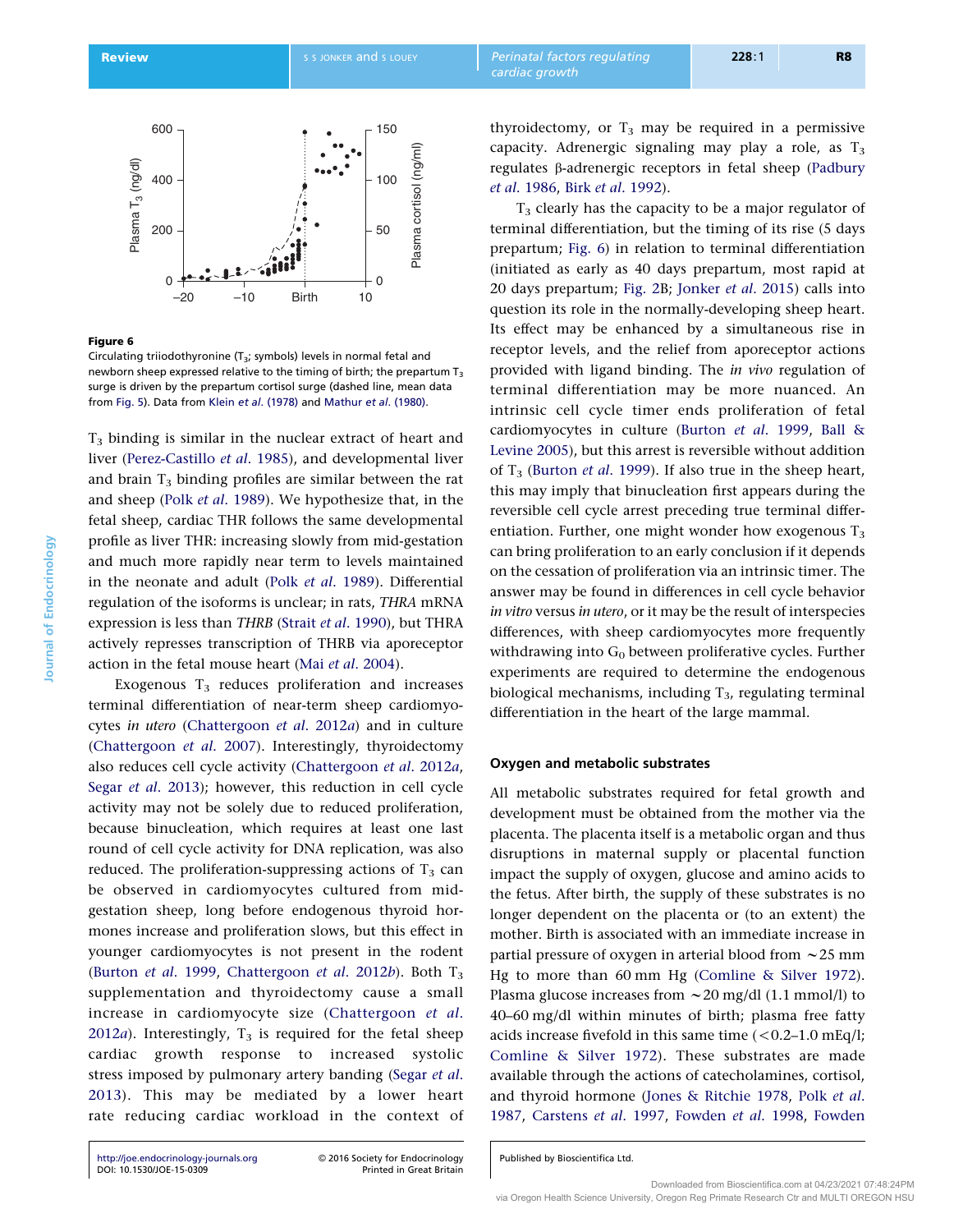et al[. 2001](#page-14-0)). Circulating levels of epinephrine and norepinephrine (Jones et al[. 1983](#page-14-0), [Fowden](#page-14-0) et al. 1998), cortisol [\(Fig. 5\)](#page-6-0), and thyroid hormone ([Fig. 6](#page-7-0)) increase rapidly in the last 5–10 days before birth and remain high in the newborn period.

Most in utero studies on the regulatory role of oxygen on cardiomyocyte growth are achieved by experimental placental insufficiency and are complicated (or complemented) by simultaneous reductions in other metabolic substrates. Placental insufficiency induced by placental embolization is typically associated with only a transient increase in fetal arterial pressure, and leads to asymmetrical intrauterine growth restriction, with cardiac mass growth restriction that is nonetheless appropriate for body size. Proliferation and terminal differentiation are retarded in these hearts (Bubb et al[. 2007,](#page-13-0) Louey et al[. 2007\)](#page-15-0). In some cases, intrauterine growth restriction may be associated with sustained fetal hypertension and cardiac hypertrophy [\(Murotsuki](#page-16-0) et al. 1997), although the mode of heart growth has not been studied. Hypoxia stimulates ANP synthesis and release ([Chen 2005](#page-13-0)), which can inhibit fetal cardiomyocyte proliferation ([O'Tierney](#page-16-0) et al. 2010a). This is potentially one mechanism of growth inhibition in the hypoxic fetal heart.

Fetal anemia is another method that has been used to study the role of oxygen on fetal cardiomyocyte growth. Although anemia reduces the oxygen carrying capacity but not oxygen partial pressure of the blood, it does stabilize HIF-1- $\alpha$  in the myocardium [\(Martin](#page-15-0) et al. 1998). The effect of fetal anemia is unlike that of intrauterine growth restriction associated with placental insufficiency. Chronically anemic fetuses have grossly enlarged hearts as a result of cardiomyocyte proliferation, maturation and cellular enlargement ([Jonker](#page-15-0) et al. 2010).

Maternal nutrition has also been manipulated in order to determine what nutrient deprivation or excess does to fetal growth, although cardiomyocyte-specific measures have not been reported. In fetuses of nutrient-restricted ewes, somatic and heart growth are proportionally slowed (Dong et al[. 2005](#page-13-0), Dong et al[. 2008\)](#page-13-0). In fetuses of over-fed ewes, heart growth is proportional or accelerated relative to somatic growth (Dong et al[. 2008,](#page-13-0) [George](#page-14-0) et al. 2010, Fan et al[. 2011](#page-14-0)). Although the cellular basis for these changes have not been reported, we speculate that the primary mechanism is through proliferation, because circulating fetal IGF1 levels are regulated by maternal feeding (Dong et al[. 2005,](#page-13-0) Dong et al[. 2008](#page-13-0)). It is noteworthy that over-nutrition is also associated with disturbed placental hemodynamics (Frias et al[. 2011\)](#page-14-0). Thus, the picture that emerges with regards to regulation

of cardiac growth by oxygen and metabolic substrates in the fetus is complex.

## Arterial and venous pressure

In the fetus, the ductus arteriosus permits the RV to eject blood into the aorta while the foramen ovale enables blood entering the right atrium to bypass the pulmonary circulation and directly fill the left atrium [\(Anderson](#page-12-0) et al[. 1985](#page-12-0)). Because the placenta is responsible for fetal nutrient transfer and the lungs are unventilated, fetal pulmonary resistance is high and receives little of the RV output. After birth, the fetal vascular shunts close, leaving the RV to eject into the pulmonary circulation and the LV to eject into the systemic circulation. Fetal systemic arterial pressure increases slowly and heart rate decreases slowly with advancing gestation. The greatest change to perinatal hemodynamics occurs at birth, when systemic arterial pressure and heart rate suddenly rise and pulmonary artery pressure plummets [\(Fig. 7](#page-9-0)). These changes are driven by the closure of fetal vascular shunts, loss of the placenta (a large, low-resistance vascular bed), decreased pulmonary vascular resistance secondary to pulmonary ventilation, loss of lung water and oxygenation [\(Iwamoto](#page-14-0) et al[. 1987](#page-14-0)), and resetting of the baroreflex.

Proliferation increases the cardiomyocyte number to an estimated 1.5–2.5 billion in the sheep LV just prior to birth ([Fig. 2](#page-2-0)C; [Burrell](#page-13-0) et al. 2003b, Jonker et al[. 2015\)](#page-15-0). Despite the higher wall stress of the RV in the fetus (due to a larger radius of curvature and thinner wall; [Pinson](#page-16-0) et al. [1987](#page-16-0)), myocyte number in the RV free wall at the same age is only 1–1.5 billion ([Fig. 2C](#page-2-0); Jonker et al[. 2015](#page-15-0)). The fibrous skeleton of the myocardium modifies its experience of wall stress, but although the collagen content of the immature heart is high relative to that of the adult ([Marijianowski](#page-15-0) et al. 1994), there is no notable difference between the fetal ventricles ([Jackson](#page-14-0) et al. 1993). It is interesting that the RV does not grow or remodel to normalize this relatively higher wall stress, although it does respond to experimentally elevated loads. Despite this apparent tolerance to higher wall stress, fetal RV myocytes are larger [\(Burrell](#page-13-0) et al. 2003b, [Jonker](#page-15-0) et al. 2015), likely as a result of relatively increased load in either systole or diastole. No differences are noted in cell cycle activity or timing of terminal differentiation between the two ventricles.

Experimentally increased cardiac load stimulates growth of both the fetal LV and RV ([Fishman](#page-14-0) et al. 1978, Segar et al[. 1997,](#page-16-0) [Barbera](#page-12-0) et al. 2000, [Samson](#page-16-0) et al. 2000, Olson et al[. 2006,](#page-16-0) [Eghtesady](#page-13-0) et al. 2007, [Jonker](#page-14-0) et al.

2016 Society for Endocrinology

<http://joe.endocrinology-journals.org> -[DOI: 10.1530/JOE-15-0309](http://dx.doi.org/10.1530/JOE-15-0309)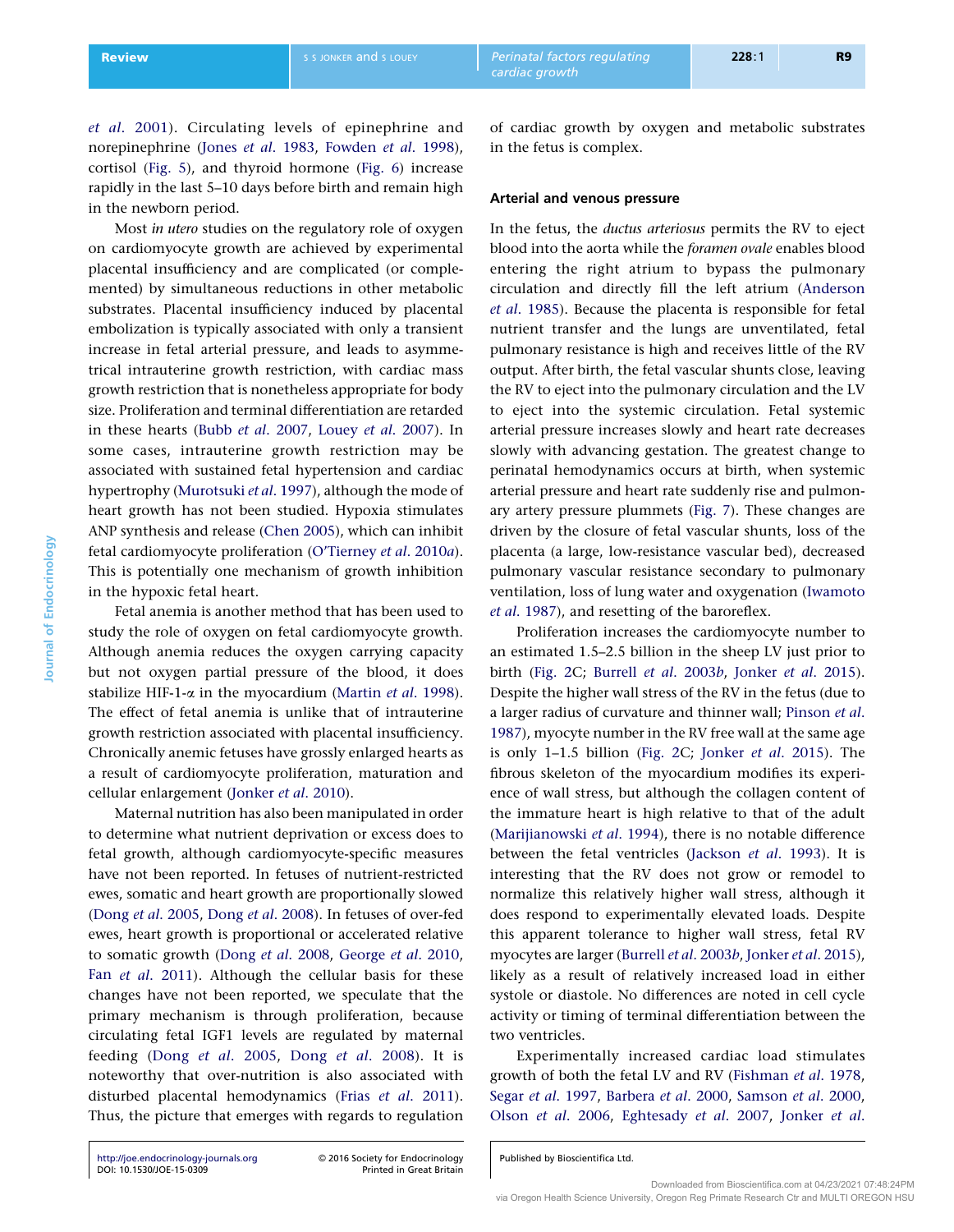<span id="page-9-0"></span>Review S S JONKER and S LOUEY Perinatal factors regulating cardiac growth



## Figure 7

(A) Resting mean arterial pressure (MAP), (B) pulmonary arterial pressure (PAP), and (C) heart rate in normal fetal (118-142d GA, black) and newborn (2–28 days old, grey) sheep. Data from Black et al[. \(2002\)](#page-13-0), [Dawes](#page-13-0) et al.

[2007](#page-14-0)b). Excessive LV systolic load from banding of the ascending aorta (fetal ventricular outflow banding restricts renal perfusion and is a high-AII model), initiated early in the second trimester, leads to either dilated ventricles with poor cardiac function and fetal hydrops or to very high LV systolic pressure generated by a grossly hypertrophic LV ([Eghtesady](#page-13-0) et al. 2007). Third trimester aortic banding leads to compensated LV hypertrophy ([Fishman](#page-14-0) et al. [1978](#page-14-0), [Samson](#page-16-0) et al. 2000). The immediate cardiomyocyte growth response to increased cardiac load (in a low-AII model) in the near-term fetus is increased cell cycle activity to increase the cell number [\(Jonker](#page-14-0) et al. 2007b). After about a week of aortic occlusion or plasma protein infusion (leading to fetal hypertension), however, robust cellular hypertrophy and terminal differentiation have become the predominant modes of growth ([Barbera](#page-12-0) et al. [2000](#page-12-0), [Jonker](#page-14-0) et al. 2007b, Norris et al[. 2014\)](#page-16-0).

In contrast, reduced ventricular filling inhibits free wall growth, leading to dramatically smaller chamber volumes [\(Fishman](#page-14-0) et al. 1978). Reduced near-term fetal systemic arterial pressure similarly inhibits cardiomyocyte proliferation and cardiac growth [\(O'Tierney](#page-16-0) et al. 2010b, Norris et al[. 2014\)](#page-16-0). Increased preload in chronic fetal anemia may contribute to the increased cardiomyocyte proliferation, terminal differentiation and enlargement that lead to ventricular dilation and compensatory wall thickening ([Jonker](#page-15-0) et al. 2010).

Many hormones can alter fetal hemodynamics, which must be considered when studying the influence of the hormone on fetal cardiac growth. For instance, AIIinduced fetal cardiac growth is dependent on its hypertensive effect [\(Sandgren](#page-16-0) et al. 2015), despite causing fetal sheep cardiomyocyte proliferation in culture ([Sundgren](#page-17-0) et al. 2003c). Similarly, the effects of cortisol depend on the site of administration and fetal [\(1980\),](#page-13-0) [Fineman](#page-14-0) et al. (1994), [Iwamoto](#page-14-0) et al. (1987), Jaillard et al[. \(2001\)](#page-14-0), Louey et al[. \(2000\),](#page-15-0) [Morin and Egan \(1992\)](#page-16-0) and [Stahlman](#page-17-0) et al. (1967), data are mean  $+s$ .E.M.

hemodynamic effects ([Lumbers](#page-15-0) et al. 2005, [Giraud](#page-14-0) et al. [2006,](#page-14-0) Reini et al[. 2008\)](#page-16-0). Oddly, in one experiment phenylephrine increased blood pressure but did not cause heart growth (Segar et al[. 2001\)](#page-16-0). It is clear that fetal and postnatal cardiomyocytes are very sensitive to changes in ventricular wall stress and many endocrine perturbations alter cardiac load.

## Integration of experimental evidence

Fetal cardiac growth patterns can be altered by in utero manipulation of endocrine, hemodynamic or nutritional factors (including oxygen), providing clues to underlying regulatory processes. These experiments have brought us to understand how in utero signals interact and establish precedence to regulate cardiomyocyte growth and maturation.

In experimental models, sustained increased systemic or pulmonary arterial pressure initially increases cellular proliferation, but leads ultimately to cardiomyocyte maturation and cellular hypertrophy ([Barbera](#page-12-0) et al. 2000, [Jonker](#page-14-0) et al. 2007b). This growth response, including gross cardiac hypertrophy and the maturational effect, is dependent on intact thyroid hormone signaling, despite low circulating levels ([Sandgren](#page-16-0) et al. 2015). The curtailment of the proliferative response may be effected by the hypertension-induced rise in circulating ANP ([Rosenfeld](#page-16-0) et al[. 1992](#page-16-0)). In models in which increased cardiac load is imposed by placement of a constricting band on the main pulmonary artery or aorta, the renin-angiotensin system is activated. However, AII does not mediate the growthstimulating effects of fetal cardiac load (Segar et al[. 1997,](#page-16-0) Segar et al[. 2001,](#page-16-0) [Jonker](#page-14-0) et al. 2007b, [Sandgren](#page-16-0) et al. 2015). In fact, the growth-stimulating effects of AII in utero are mediated by AII-induced cardiac load [\(Sandgren](#page-16-0) et al.

Published by Bioscientifica Ltd.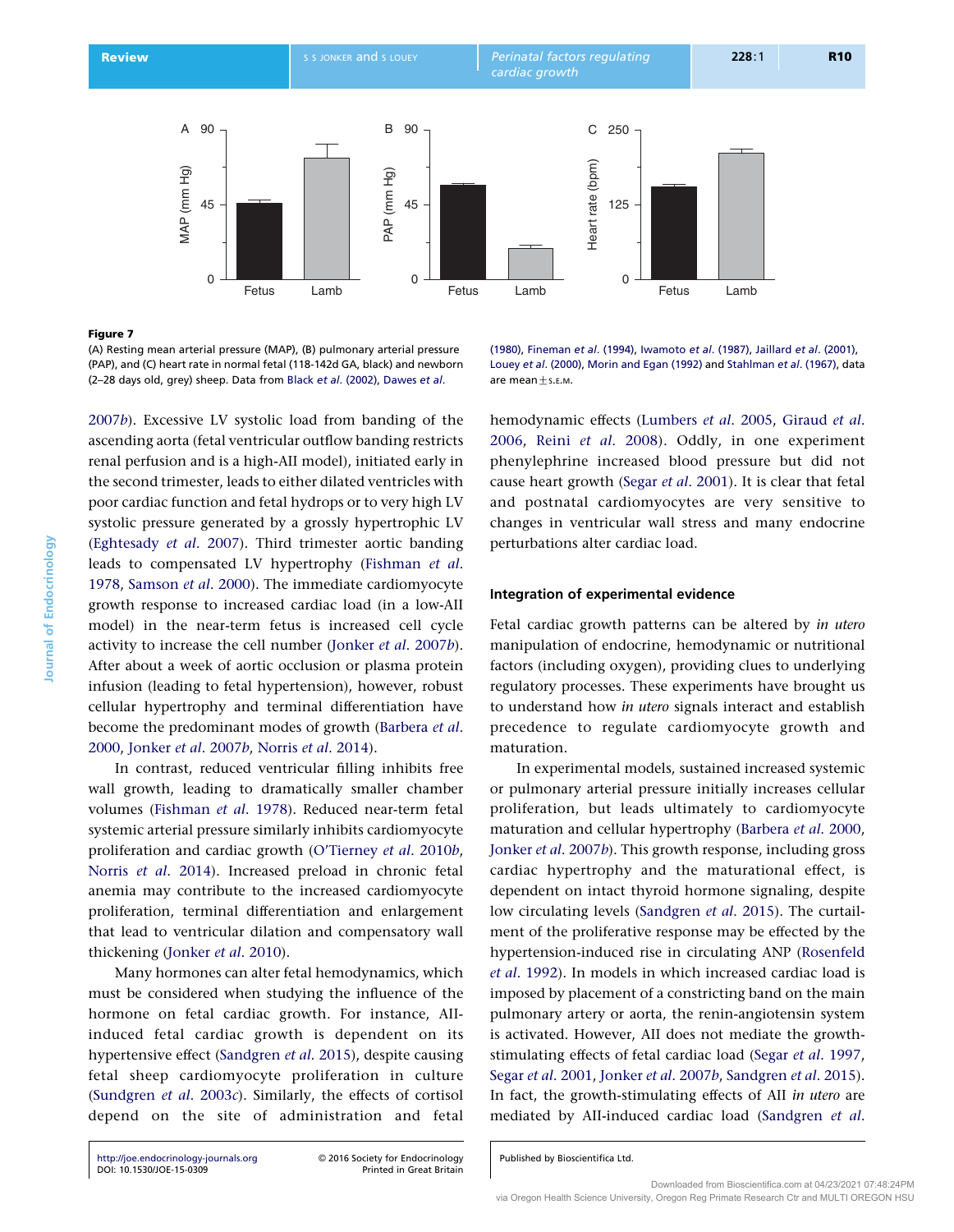mental studies ([Fig. 8](#page-11-0)).

[2015](#page-16-0)). Indeed, the cardiomyocyte enlargement and maturational response to cardiac load predominates in fetal sheep models in which arterial pressure is increased ([Murotsuki](#page-16-0) et al. 1997, [Lumbers](#page-15-0) et al. 2005).

The nutritional environment may trump endocrine regulators of cardiomyocyte growth. Increased circulating cortisol is a stereotypic response in oxygen- and nutrientrestricted fetuses. However, this is driven by a premature activation of the hypothalamic-pituitary-adrenal axis ([Braems](#page-13-0) et al. 1996, [Murotsuki](#page-16-0) et al. 1996), often resulting in preterm birth (Cock et al[. 2001](#page-13-0)a), rather than elevation of baseline levels of cortisol. Regardless of when the placental insufficiency was initiated, elevated levels of cortisol are not routinely observed prior to 128dGA in placentallyrestricted fetuses ([Gagnon](#page-14-0) et al. 1994, [Murotsuki](#page-16-0) et al. 1996, Cock et al[. 2001](#page-13-0)b, Louey et al[. 2007\)](#page-15-0). Cortisol is associated with the opposite effect in a low-nutrient versus normal intrauterine environment: proliferative growth, hypertrophic growth and maturation are all delayed or inhibited in placental insufficiency (although growth effects are manifest prior to differences in cortisol; Bubb et al[. 2007](#page-13-0), [Louey](#page-15-0) et al. 2007, [Morrison](#page-16-0) et al. 2007). Low IGF levels may mediate placental restriction's effects, but nutrients as substrate for growth may also be limiting. Alternatively, ANP is increased by acute and chronic anemic hypoxia ([Silberbach](#page-17-0) et al. 1995, [Chen 2005\)](#page-13-0) and may mediate reduced proliferation, but it is unknown if ANP levels are sustained in chronic hypoxia stemming from placental insufficiency. Further, the inhibitory effect of ANP has only been shown to occur in the presence of exogenous stimulation of proliferation [\(O'Tierney](#page-16-0) et al. 2010a).

Cortisol is at the center of a web of interconnecting physiologic signals.At sub-pressor elevations of cortisol that resemble the levels from the early phase of the prepartum cortisol surge, cortisol stimulates cardiomyocyte prolifer-ation ([Giraud](#page-14-0) et al. 2006); these levels may not be sufficient to significantly increase  $T_3$ , but proliferation may be mediated via another effector such as AII [\(Forhead](#page-14-0) et al. [2000](#page-14-0)). Cortisol can increase fetal systemic arterial pressure via AII [\(Forhead](#page-14-0) et al. 2000), in which case the typical cardiomyocyte enlargement and maturation growth response to elevated cardiac load ensues [\(Lumbers](#page-15-0) et al. [2005](#page-15-0)). This higher level of cortisol also increases fetal  $T_3$ levels [\(Sensky](#page-17-0) et al. 1994), which may suppress cardiomyocyte proliferation in the context of elevated pressure.

#### Integration of normal development

While experimental studies have helped us understand cardiomyocytes in stressed and suboptimal pregnancies,

<http://joe.endocrinology-journals.org> -[DOI: 10.1530/JOE-15-0309](http://dx.doi.org/10.1530/JOE-15-0309)

2016 Society for Endocrinology

this knowledge has not translated easily into an understanding of how normal perinatal heart growth and maturation is regulated. Ontogenetically normal changes in endocrine, hemodynamic and nutritional factors are not necessarily correlated with cardiomyocyte growth and maturation outcomes that would be predicted by experi-

Altered fetal cortisol, T3, oxygen and nutrients all modulate cardiac growth and maturation in utero. However, their roles (beyond permissive at normal levels) in normal perinatal cardiomyocyte growth and maturation remain unclear. The prepartum timing of the cortisol surge coincides with mass cardiomyocyte attrition [\(Fig. 8;](#page-11-0) [Jonker](#page-15-0) et al. 2015). Cortisol administration to pregnant ewes leads to apoptosis of cardiomyocytes of the conduc-tion system (Feng et al[. 2013](#page-14-0)). Glucocorticoids have been shown to augment apoptosis in myocardial infarction ([Mihailidou](#page-15-0) et al. 2009), and to cause calcium-mediated apoptosis in other cell types [\(Harr & Distelhorst 2010\)](#page-14-0), but little is known about this potential effect in fetal or neonatal cardiomyocytes. Cardiomyocyte enlargement accelerates 10 days before birth [\(Fig. 2](#page-2-0)E), also coinciding with the cortisol surge ([Fig. 5\)](#page-6-0). However, there is no experimental evidence that cortisol drives cardiomyocyte hypertrophy in the absence of simultaneous hypertension.  $T_3$  clearly has a regulatory role in the immature cardiomyocyte. Both too little and excess hormone decrease cardiomyocyte cell cycle activity, but have differential effects on terminal differentiation depending on gestational age ([Chattergoon](#page-13-0) et al. 2012a). The role in normal maturation may be more subtle; the steepest increase in binucleation rate is largely completed prior to the prepartum  $T_3$  surge. On the other hand, although the number of mononucleated myocytes in the neonatal heart is very low (in both absolute number and relative proportion), this population generates relatively more binucleated cells than in the fetus, consistent with increased neonatal  $T_3$  levels [\(Fig. 8\)](#page-11-0). In the fetus, oxygen and nutrient restriction limits cardiac growth and maturation. There is no evidence, however, to suggest that increases in oxygen with ventilation and changes in circulating nutrients following birth and with oral feeding drive increased cardiac growth in the neonate.

Better evidence, perhaps, supports the roles of IGF1, AII and arterial pressure in normal cardiac growth and maturation in utero. Changed cardiac load drives the type of cardiomyocyte growth in both fetuses (summarized above) and adults ([Carabello 2002](#page-13-0)). This is so much so, that endocrine influences on prenatal cardiac growth can be predicted by their effect on arterial pressure. In the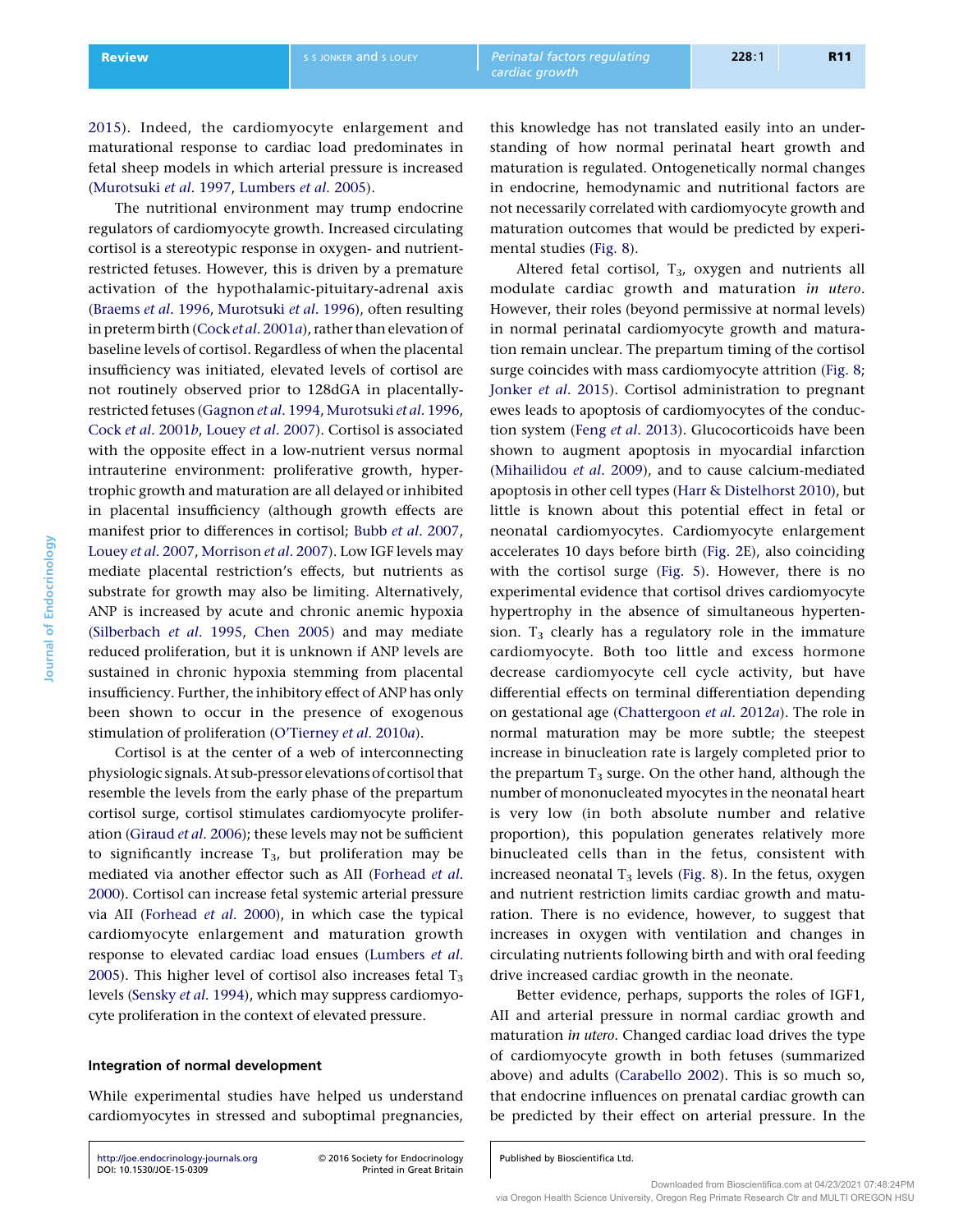Systemic arterial pressure Pulmonary arterial pressure Oxygen Glucose Fatty acids Insulin-like growth factor 1 Insulin-like growth factor 2 **Triiodothvronine Cortisol** Angiotensin II

Cell cycle activity LV (% mononucleate) RV Change in binucleation LV (percentage points) RV New mononucleate cells LV (% mononucleate) RV New binucleate cells LV (% mononucleate) RV

> Myocyte enlargement LV (volume per nucleus) RV

<span id="page-11-0"></span>

#### Figure 8

Journal of Endocrinology

**Journal of Endocrinology** 

Overview of growth-regulating factors (red) and cardiomyocyte growth kinetics (blue) in the perinatal sheep heart. Proliferation and maturation are expressed to emphasize changing rates of growth processes in the LV and RV, rather than the accumulated outcome of these processes, and how these kinetics might relate to changing endocrine and other physiological modulators of growth. Daily number of new mononucleated and binucleated myocytes are shown normalized to mononucleated cell number (because these are the cells that enter the cell cycle to proliferate or terminally differentiate). Myocyte volume enlargement is expressed

fetus, systemic and pulmonary arterial are similar. It is notable that, after birth, there are dramatic but opposite changes in arterial pressures of the systemic circulation (rises) and pulmonary circulation (decreases), but the rate of cardiomyocyte enlargement is accelerated in both ventricles compared to before birth (Fig. 8). Continued proliferation in the RV may be explained if low pulmonary arterial pressure is permissive, while sustained elevation in systemic arterial pressure inhibits LV cardiomyocyte proliferation. Increasing levels of IGF1 may support cardiomyocyte proliferation through birth. Increased systemic arterial pressure may inhibit IGF1-stimulated proliferation in the neonatal LV, while lower pulmonary arterial pressure permits proliferation in the RV (Fig. 8). Alternatively, it is unknown in sheep whether IGF1 is a mitogen or stimulates cardiomyocyte enlargement after birth, as occurs for IGF2 in the developing rat (Liu [et al](#page-15-0). [1996](#page-15-0)). The prepartum decline in AII correlates with the increase in cardiomyocyte terminal differentiation (Fig. 8), although the maturational effect of AII appears experimentally to be mediated through increased arterial pressure. Similar to IGF1, the tremendous increase in AII at

<http://joe.endocrinology-journals.org> -[DOI: 10.1530/JOE-15-0309](http://dx.doi.org/10.1530/JOE-15-0309)

2016 Society for Endocrinology

relative to nuclear number because DNA content appears to critically mediate magnitude of hypertrophic response in cardiomyocytes. Each parameter is expressed as a monochrome heat map (light=low, dark= high) and is derived from data described in this manuscript. Related data sets (bracketed) share a saturation scale and are comparable across rows. The values within the hatched area cannot be estimated because, while proliferation and terminal differentiation almost certainly continue, cell number declines in this period.

birth is concomitant with a doubling of systemic arterial pressure and dramatic decline in pulmonary arterial pressure, which may explain dimorphic ventricular growth patterns in this same period (Fig. 8). Thus, AII may (alternatively to IGF1) drive proliferation in the low-load RV, but be inhibited from similar action in the high-load LV.

# Intracellular integration of regulatory signals

The intracellular signaling pathways activated by endocrine and physiologic signals in the fetal ovine heart are beyond the scope of this review. Many intracellular proteins have been identified as contributing to regulation of cardiomyocyte growth and maturation (some topics reviewed in [Heineke & Molkentin \(2006\)](#page-14-0) and [Oyama](#page-16-0) et al. [\(2014\)\)](#page-16-0); much of this work has been accomplished in the rodent. It is clear that stable withdrawal from the cell cycle can be overcome by over-expression or knockout of many genes ([Poolman](#page-16-0) et al. 1999, [Chaudhry](#page-13-0) et al. 2004, [Heber-Katz](#page-14-0) et al. 2004, Li et al[. 2008\)](#page-15-0). These regulatory elements, and those contributing to other aspects of

Published by Bioscientifica Ltd.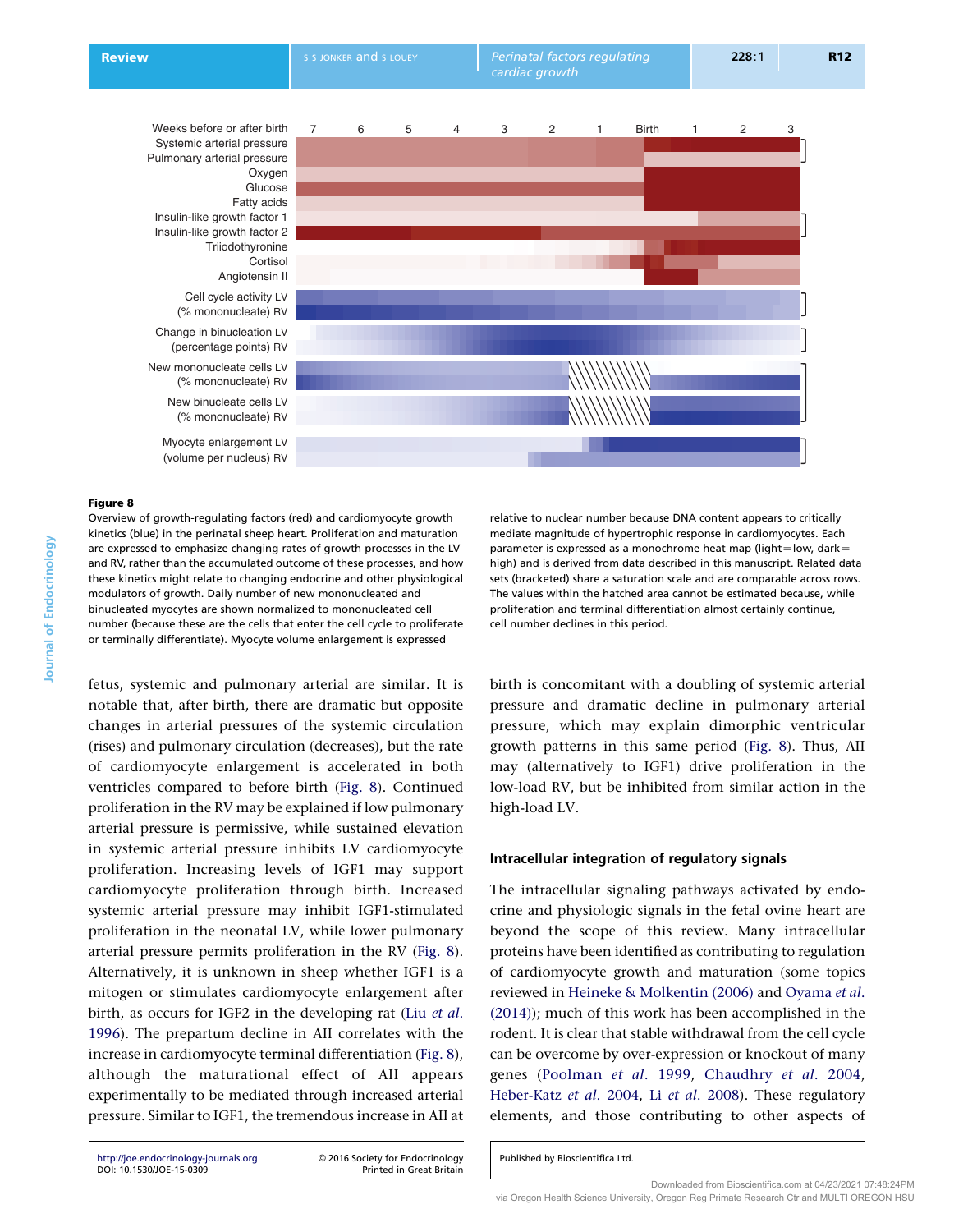<span id="page-12-0"></span>Review S S S JONKER and S LOUEY Perinatal factors regulating cardiac growth

cardiomyocyte growth, are legitimately identified as regulating cardiomyocyte endowment and morphology, and thus lifelong health. However, current approaches have failed to yield an understanding of how these elements are integrated and prioritized to generate specific cellular outcomes. Perhaps new approaches, such as interactome network analysis, will lead to a more comprehensive understanding ([Menche](#page-15-0) et al. 2015). Indeed, transcriptomic modeling has recently identified discrete regulatory patterns in the ovine heart between 130 days of gestation, term and 14 days after birth, which may shed light on how intracellular processes interact to determine cardiomyocyte growth and maturation ([Richards](#page-16-0) et al. 2015).

# Conclusion

There are substantial disparities between perinatal changes in endocrine factors and the timing of cardiomyocyte growth and maturation. A number of gaps remain in our knowledge about the regulation of growth and maturation in perinatal ovine cardiomyocytes. First, what is the stimulus for and consequence of mass cardiomyocyte attrition in the perinatal heart? It could be deliberate remodeling, as previously proposed, or perhaps its role is to eliminate most proliferative cardiomyocytes as part of the tight cell cycle control evidenced in the postnatal heart. Secondly, can neonatal cardiomyocytes be stimulated to proliferate? Myocyte number continues to increase slowly in the neonatal RV, suggesting that if ventricular load is minimized, proliferation may be permitted. On the other hand, new evidence suggests a burst of cardiomyocyte generation in adolescence: which cells participate and what regulates their proliferation? Thirdly, what drives accelerated RV cardiomyocyte enlargement in the neonate, given low pulmonary arterial pressure? All experimental evidence suggests that cardiac load is the strongest growth modulator in the heart. Fourthly, whether terminal differentiation occurs and can be detected prior to binucleation is a problem limiting current research. Finally, our understanding of the intrinsic differences between fetal LV and RV cardiomyocytes is lacking. There are clear divergences in growth trajectories that begin in utero and set the stage for cardiac function after birth.

#### Declaration of interest

<http://joe.endocrinology-journals.org> -[DOI: 10.1530/JOE-15-0309](http://dx.doi.org/10.1530/JOE-15-0309)

2016 Society for Endocrinology

#### Funding

Research reported in this review was supported by the Eunice Kennedy Shriver National Institute of Child Health and Human Development of the National Institutes of Health under award numbers R01HD071068 and P01HD034430. The content is solely the responsibility of the authors and does not necessarily represent the official views of the National Institutes of Health.

#### Acknowledgements

The authors would like to acknowledge the advice and editorial comments from George Giraud, Fred Tibayan, Jeffrey Segar and, in particular, Debra Anderson.

## References

- Adler CP 1975 Relationship between deoxyribonucleic acid content and nucleoli in human heart muscle cells and estimation of cell number during cardiac growth and hyperfunction. Recent Advances in Studies on Cardiac Structure and Metabolism 8 373–386.
- Adler CP & Costabel U 1975 Cell number in human heart in atrophy, hypertrophy, and under the influence of cytostatics. Recent Advances in Studies on Cardiac Structure and Metabolism 6 343-355.
- Adler CP & Costabel U 1980 Myocardial DNA and cell number under the influence of cytostatics. I. Post mortem investigations of human hearts. Virchows Archiv. B, Cell Pathology Including Molecular Pathology 32 109–125. ([doi:10.1007/BF02889020\)](http://dx.doi.org/10.1007/BF02889020)
- Adler CP, Friedburg H, Herget GW, Neuburger M & Schwalb H 1996 Variability of cardiomyocyte DNA content, ploidy level and nuclear number in mammalian hearts. Virchows Archiv 429 159–164.
- Anderson DF, Faber JJ, Morton MJ, Parks CM, Pinson CW & Thornburg KL 1985 Flow through the foramen ovale of the fetal and new-born lamb. Journal of Physiology 365 29–40. ([doi:10.1113/jphysiol.1985.sp015757](http://dx.doi.org/10.1113/jphysiol.1985.sp015757))
- Anderson DF, Barbera A & Faber JJ 1994 Substantial reductions in blood pressure after bilateral nephrectomy in fetal sheep. American Journal of Physiology 266 H17-H20.
- Back SA, Riddle A & Hohimer AR 2006 Role of instrumented fetal sheep preparations in defining the pathogenesis of human periventricular white-matter injury. Journal of Child Neurology 21 582-589. [\(doi:10.1177/08830738060210070101](http://dx.doi.org/10.1177/08830738060210070101))
- Bae S, Xiao Y, Li G, Casiano CA & Zhang L 2003 Effect of maternal chronic hypoxic exposure during gestation on apoptosis in fetal rat heart. American Journal of Physiology. Heart and Circulatory Physiology 285 H983–H990. ([doi:10.1152/ajpheart.00005.2003](http://dx.doi.org/10.1152/ajpheart.00005.2003))
- Ball AJ & Levine F 2005 Telomere-independent cellular senescence in human fetal cardiomyocytes. Aging Cell 4 21–30. ([doi:10.1111/j.1474-](http://dx.doi.org/10.1111/j.1474-9728.2004.00137.x) [9728.2004.00137.x\)](http://dx.doi.org/10.1111/j.1474-9728.2004.00137.x)
- Barbera A, Giraud GD, Reller MD, Maylie J, Morton MJ & Thornburg KL 2000 Right ventricular systolic pressure load alters myocyte maturation in fetal sheep. American Journal of Physiology. Regulatory, Integrative and Comparative Physiology 279 R1157–R1164.
- Barry JS & Anthony RV 2008 The pregnant sheep as a model for human pregnancy. Theriogenology 69 55–67. [\(doi:10.1016/j.theriogenology.](http://dx.doi.org/10.1016/j.theriogenology.2007.09.021) [2007.09.021\)](http://dx.doi.org/10.1016/j.theriogenology.2007.09.021)
- Baxter RC 2014 IGF binding proteins in cancer: mechanistic and clinical insights. Nature Reviews. Cancer 14 329–341. [\(doi:10.1038/nrc3720](http://dx.doi.org/10.1038/nrc3720))
- Bensley JG, Stacy VK, De Matteo R, Harding R & Black MJ 2010 Cardiac remodelling as a result of pre-term birth: implications for future cardiovascular disease. European Heart Journal 31 2058–2066. [\(doi:10.1093/eurheartj/ehq104](http://dx.doi.org/10.1093/eurheartj/ehq104))
- Bers DM 2002 Cardiac excitation-contraction coupling. Nature 415 198–205. ([doi:10.1038/415198a\)](http://dx.doi.org/10.1038/415198a)

Published by Bioscientifica Ltd.

Journal of Endocrinology

ournal of Endocrinology

The authors declare that there is no conflict of interest that could be perceived as prejudicing the impartiality of this review.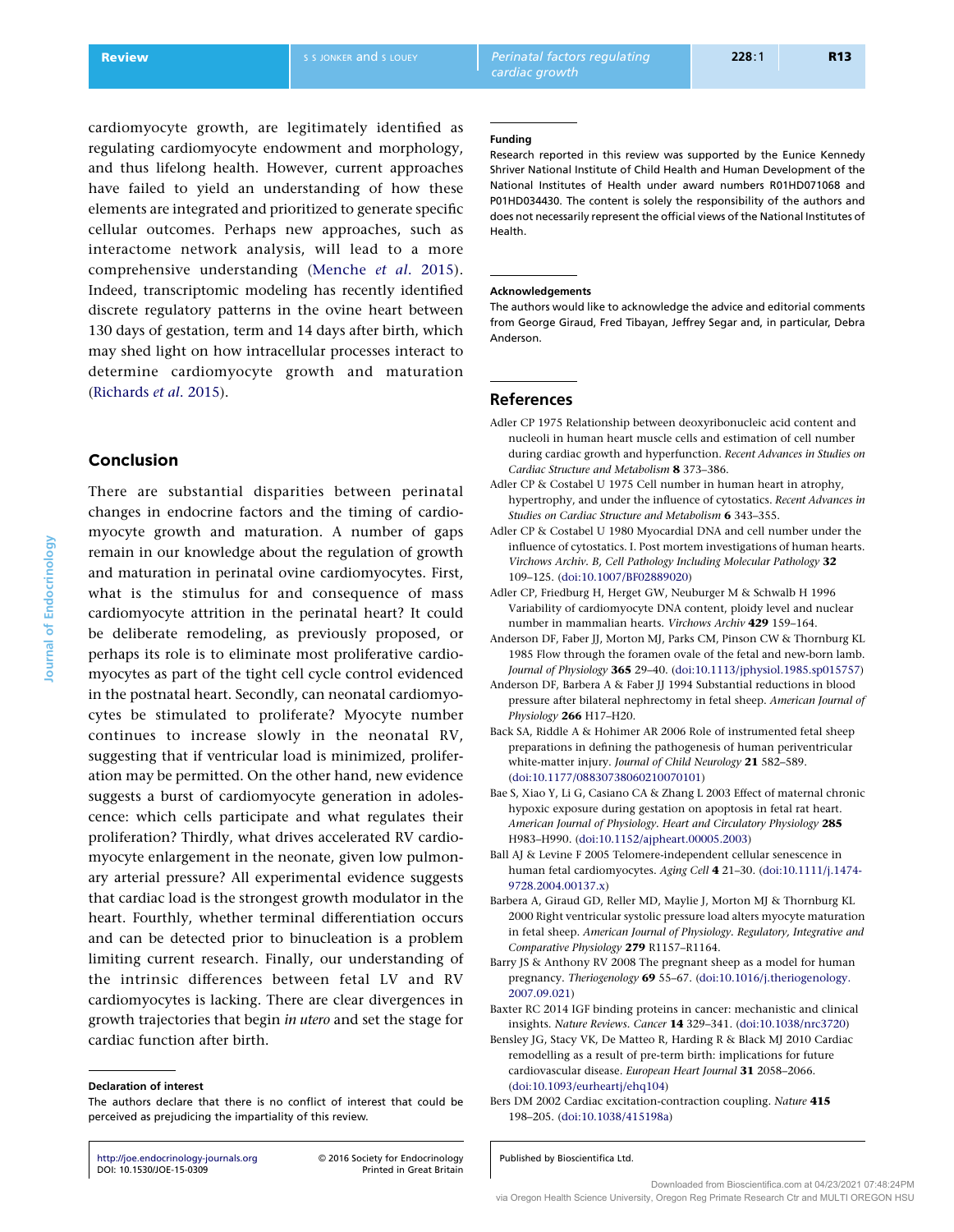- <span id="page-13-0"></span>Birk E, Tyndall MR, Erickson LC, Rudolph AM & Roberts JM 1992 Effects of thyroid hormone on myocardial adrenergic β-receptor responsiveness and function during late gestation. Pediatric Research 31 468–473. [\(doi:10.1203/00006450-199205000-00011](http://dx.doi.org/10.1203/00006450-199205000-00011))
- Bishop SP & Hine P 1975 Cardiac muscle cytoplasmic and nuclear development during canine neonatal growth. Recent Advances in Studies on Cardiac Structure and Metabolism 8 77–98.
- Black SM, Bekker JM, McMullan DM, Parry AJ, Ovadia B, Reinhartz O, Lakshminrushimha S, Mata-Greenwood E, Steinhorn RH & Fineman JR 2002 Alterations in nitric oxide production in 8-week-old lambs with increased pulmonary blood flow. Pediatric Research 52 233–244. [\(doi:10.1203/00006450-200208000-00016](http://dx.doi.org/10.1203/00006450-200208000-00016))
- Braems GA, Matthews SG & Challis JR 1996 Differential regulation of proopiomelanocortin messenger ribonucleic acid in the pars distalis and pars intermedia of the pituitary gland after prolonged hypoxemia in fetal sheep. Endocrinology 137 2731–2738. ([doi:10.1210/endo.137.7.](http://dx.doi.org/10.1210/endo.137.7.8770892) [8770892\)](http://dx.doi.org/10.1210/endo.137.7.8770892)
- Brodsky V, Sarkisov DS, Arefyeva AM, Panova NW & Gvasava IG 1994 Polyploidy in cardiac myocytes of normal and hypertrophic human hearts; range of values. Virchows Archiv 424 429–435. ([doi:10.1007/](http://dx.doi.org/10.1007/BF00190566) [BF00190566\)](http://dx.doi.org/10.1007/BF00190566)
- Brook WH, Connell S, Cannata J, Maloney JE & Walker AM 1983 Ultrastructure of the myocardium during development from early fetal life to adult life in sheep. Journal of Anatomy 137 729–741.
- Broughton Pipkin F, Lumbers ER & Mott JC 1974 Factors influencing plasma renin and angiotensin II in the conscious pregnant ewe and its foetus. Journal of Physiology 243 619–636. ([doi:10.1113/jphysiol.1974.](http://dx.doi.org/10.1113/jphysiol.1974.sp010769) [sp010769\)](http://dx.doi.org/10.1113/jphysiol.1974.sp010769)
- Brown LD 2014 Endocrine regulation of fetal skeletal muscle growth: impact on future metabolic health. Journal of Endocrinology 221 R13–R29. ([doi:10.1530/JOE-13-0567\)](http://dx.doi.org/10.1530/JOE-13-0567)
- Bubb KJ, Cock ML, Black MJ, Dodic M, Boon WM, Parkington HC, Harding R & Tare M 2007 Intrauterine growth restriction delays cardiomyocyte maturation and alters coronary artery function in the fetal sheep. Journal of Physiology 578 871–881. ([doi:10.1113/jphysiol.2006.121160](http://dx.doi.org/10.1113/jphysiol.2006.121160))
- Burrell JH, Boyn AM, Kumarasamy V, Hsieh A, Head SI & Lumbers ER 2003a Growth and maturation of cardiac myocytes in fetal sheep in the second half of gestation. Anatomical Record. Part A, Discoveries in Molecular, Cellular, and Evolutionary Biology 274 952–961. [\(doi:10.1002/ar.a.10110](http://dx.doi.org/10.1002/ar.a.10110))
- Burrell JH, Boyn AM, Kumarasamy V, Hsieh A, Head SI & Lumbers ER 2003b Growth and maturation of cardiac myocytes in fetal sheep in the second half of gestation. Anatomical Record 274 952–961. [\(doi:10.1002/](http://dx.doi.org/10.1002/ar.a.10110) [ar.a.10110\)](http://dx.doi.org/10.1002/ar.a.10110)
- Burrell JH, Hegarty BD, McMullen JR & Lumbers ER 2001 Effects of gestation on ovine fetal and maternal angiotensin receptor subtypes in the heart and major blood vessels. Experimental Physiology 86 71-82. [\(doi:10.1113/eph8602075\)](http://dx.doi.org/10.1113/eph8602075)
- Burton PB, Raff MC, Kerr P, Yacoub MH & Barton PJ 1999 An intrinsic timer that controls cell-cycle withdrawal in cultured cardiac myocytes. Developmental Biology 216 659–670. ([doi:10.1006/dbio.1999.9524](http://dx.doi.org/10.1006/dbio.1999.9524))
- Caldarone CA, Barner EW, Wang L, Karimi M, Mascio CE, Hammel JM, Segar JL, Du C & Scholz TD 2004 Apoptosis-related mitochondrial dysfunction in the early postoperative neonatal lamb heart. Annals of Thoracic Surgery 78 948–955. ([doi:10.1016/j.athoracsur.2004.04.031\)](http://dx.doi.org/10.1016/j.athoracsur.2004.04.031)
- Carabello BA 2002 Concentric versus eccentric remodeling. Journal of Cardiac Failure 8 S258–S263. [\(doi:10.1054/jcaf.2002.129250](http://dx.doi.org/10.1054/jcaf.2002.129250))
- Carr JM, Owens JA, Grant PA, Walton PE, Owens PC & Wallace JC 1995 Circulating insulin-like growth factors (IGFs), IGF-binding proteins (IGFBPs) and tissue mRNA levels of IGFBP-2 and IGFBP-4 in the ovine fetus. Journal of Endocrinology 145 545–557. [\(doi:10.1677/joe.0.](http://dx.doi.org/10.1677/joe.0.1450545) [1450545\)](http://dx.doi.org/10.1677/joe.0.1450545)
- Carstens GE, Mostyn PM, Lammoglia MA, Vann RC, Apter RC & Randel RD 1997 Genotypic effects on norepinephrine-induced changes in thermogenesis, metabolic hormones, and metabolites in newborn calves. Journal of Animal Science 75 1746–1755.

<http://joe.endocrinology-journals.org> -[DOI: 10.1530/JOE-15-0309](http://dx.doi.org/10.1530/JOE-15-0309)

2016 Society for Endocrinology

- Carter AM 2007 Animal models of human placentation a review. Placenta 28(Suppl A) S41–S47. ([doi:10.1016/j.placenta.2006.11.002](http://dx.doi.org/10.1016/j.placenta.2006.11.002))
- Challis JRG, Matthews SG, Gibb W & Lye SJ 2000 Endocrine and paracrine regulation of birth at term and preterm. Endocrine Reviews 21 514–550. [\(doi:10.1210/edrv.21.5.0407\)](http://dx.doi.org/10.1210/edrv.21.5.0407)
- Chattergoon NN, Giraud GD & Thornburg KL 2007 Thyroid hormone inhibits proliferation of fetal cardiac myocytes in vitro. Journal of Endocrinology 192 R1–R8. [\(doi:10.1677/JOE-06-0114](http://dx.doi.org/10.1677/JOE-06-0114))
- Chattergoon NN, Giraud GD, Louey S, Stork P, Fowden AL & Thornburg KL 2012a Thyroid hormone drives fetal cardiomyocyte maturation. FASEB Journal 26 397–408. ([doi:10.1096/fj.10-179895\)](http://dx.doi.org/10.1096/fj.10-179895)
- Chattergoon NN, Louey S, Stork P, Giraud GD & Thornburg KL 2012b Midgestation ovine cardiomyocytes are vulnerable to mitotic suppression by thyroid hormone. Reproductive Sciences 19 642–649. ([doi:10.1177/](http://dx.doi.org/10.1177/1933719111432860) [1933719111432860\)](http://dx.doi.org/10.1177/1933719111432860)
- Chattergoon NN, Louey S, Stork PJ, Giraud GD & Thornburg KL 2014 Unexpected maturation of PI3K and MAPK-ERK signaling in fetal ovine cardiomyocytes. American Journal of Physiology. Heart and Circulatory Physiology 307 H1216–H1225. ([doi:10.1152/ajpheart.00833.2013](http://dx.doi.org/10.1152/ajpheart.00833.2013))
- Chaudhry HW, Dashoush NH, Tang H, Zhang L, Wang X, Wu EX & Wolgemuth DJ 2004 Cyclin A2 mediates cardiomyocyte mitosis in the postmitotic myocardium. Journal of Biological Chemistry 279 35858–35866. ([doi:10.1074/jbc.M404975200](http://dx.doi.org/10.1074/jbc.M404975200))
- Chen YF 2005 Atrial natriuretic peptide in hypoxia. Peptides 26 1068–1077. [\(doi:10.1016/j.peptides.2004.08.030](http://dx.doi.org/10.1016/j.peptides.2004.08.030))

Cheng W, Reiss K, Kajstura J, Kowal K, Quaini F & Anversa P 1995 Down-regulation of the IGF-1 system parallels the attenuation in the proliferative capacity of rat ventricular myocytes during postnatal development. Laboratory Investigation 72 646-655.

- Cheung CY, Johnson DD & Reyes V 1996 Ontogeny of insulin-like growth factor-I and -II gene expression in ovine fetal heart. Journal of the Society for Gynecologic Investigation 3 309–315. [\(doi:10.1016/S1071-](http://dx.doi.org/10.1016/S1071-5576(96)00038-X) [5576\(96\)00038-X](http://dx.doi.org/10.1016/S1071-5576(96)00038-X))
- Clubb FJ Jr & Bishop SP 1984 Formation of binucleated myocardial cells in the neonatal rat. An index for growth hypertrophy. Laboratory Investigation 50 571–577.
- Cock M, Camm E, Louey S, Joyce B & Harding R 2001a Postnatal outcomes in term and preterm lambs following fetal growth restriction. Clinical and Experimental Pharmacology & Physiology 28 931–937. [\(doi:10.1046/j.](http://dx.doi.org/10.1046/j.1440-1681.2001.03552.x) [1440-1681.2001.03552.x](http://dx.doi.org/10.1046/j.1440-1681.2001.03552.x))
- Cock ML, Albuquerque CA, Joyce BJ, Hooper SB & Harding R 2001b Effects of intrauterine growth restriction on lung liquid dynamics and lung development in fetal sheep. American Journal of Obstetrics and Gynecology 184 209–216. ([doi:10.1067/mob.2001.108858](http://dx.doi.org/10.1067/mob.2001.108858))
- Comline RS & Silver M 1972 The composition of foetal and maternal blood during parturition in the ewe. Journal of Physiology 222 233-256. [\(doi:10.1113/jphysiol.1972.sp009795\)](http://dx.doi.org/10.1113/jphysiol.1972.sp009795)
- Crespi EJ, Steckler TL, Mohankumar PS & Padmanabhan V 2006 Prenatal exposure to excess testosterone modifies the developmental trajectory of the insulin-like growth factor system in female sheep. Journal of Physiology 572 119–130. ([doi:10.1113/jphysiol.2005.103929](http://dx.doi.org/10.1113/jphysiol.2005.103929))
- Dawes GS, Johnston BM & Walker DW 1980 Relationship of arterial pressure and heart rate in fetal, new-born and adult sheep. Journal of Physiology 309 405–417. ([doi:10.1113/jphysiol.1980.sp013516](http://dx.doi.org/10.1113/jphysiol.1980.sp013516))
- Dong F, Ford SP, Fang CX, Nijland MJ, Nathanielsz PW & Ren J 2005 Maternal nutrient restriction during early to mid gestation up-regulates cardiac insulin-like growth factor (IGF) receptors associated with enlarged ventricular size in fetal sheep. Growth Hormone & IGF Research 15 291–299. ([doi:10.1016/j.ghir.2005.05.003](http://dx.doi.org/10.1016/j.ghir.2005.05.003))
- Dong F, Ford SP, Nijland MJ, Nathanielsz PW & Ren J 2008 Influence of maternal undernutrition and overfeeding on cardiac ciliary neurotrophic factor receptor and ventricular size in fetal sheep. Journal of Nutritional Biochemistry 19 409–414. [\(doi:10.1016/j.jnutbio.](http://dx.doi.org/10.1016/j.jnutbio.2007.06.003) [2007.06.003\)](http://dx.doi.org/10.1016/j.jnutbio.2007.06.003)
- Eghtesady P, Michelfelder E, Altaye M, Ballard E, Hirsh R & Beekman RH III 2007 Revisiting animal models of aortic stenosis in the early gestation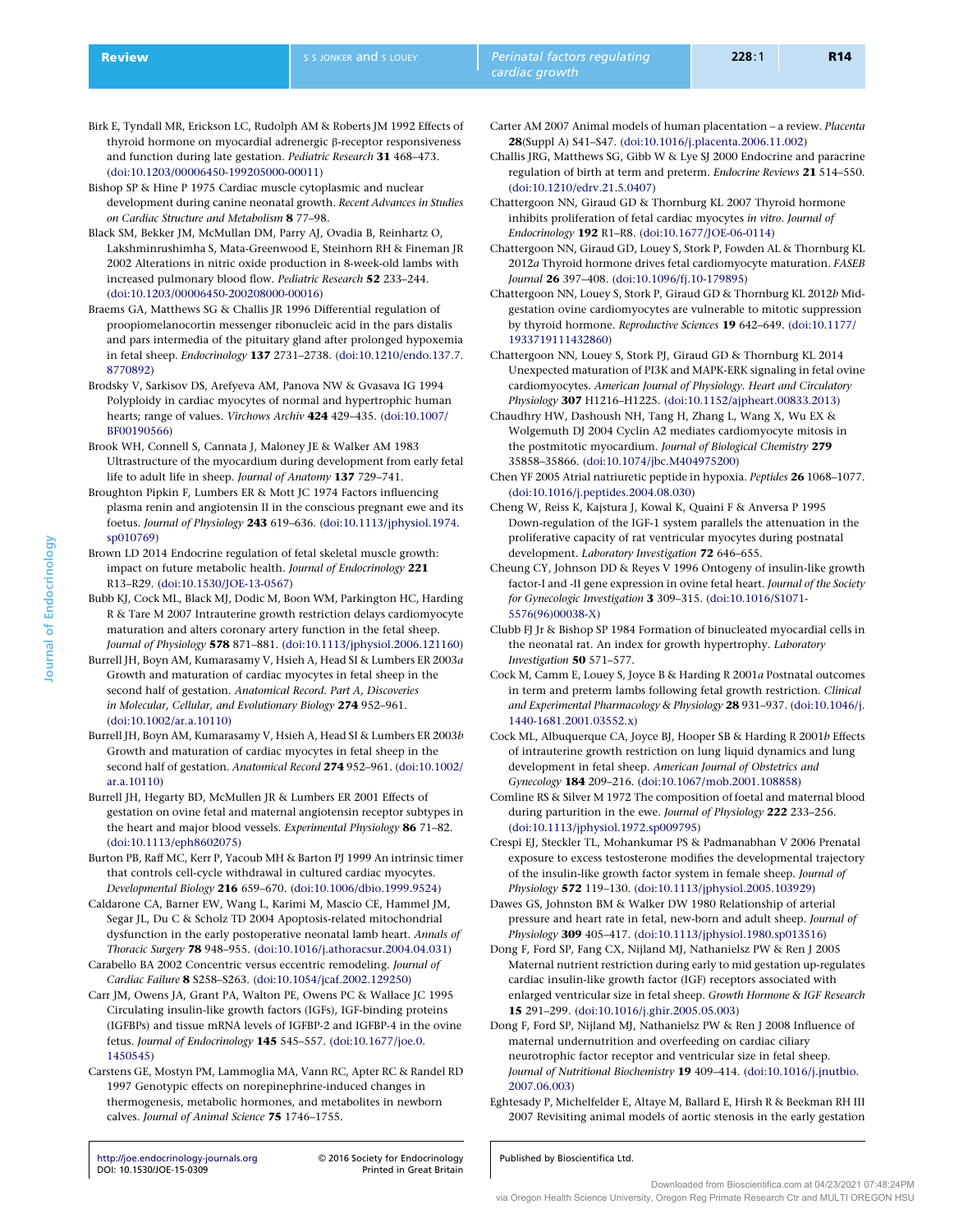<span id="page-14-0"></span>fetus. Annals of Thoracic Surgery 83 631–639. ([doi:10.1016/j.athoracsur.](http://dx.doi.org/10.1016/j.athoracsur.2006.09.043) [2006.09.043\)](http://dx.doi.org/10.1016/j.athoracsur.2006.09.043)

Faber JJ, Anderson DF, Louey S, Thornburg KL & Giraud GD 2011 Insignificant response of the fetal placental circulation to arterial hypotension in sheep. Journal of Applied Physiology 111 1042–1047. [\(doi:10.1152/japplphysiol.00345.2011\)](http://dx.doi.org/10.1152/japplphysiol.00345.2011)

Fan X, Turdi S, Ford SP, Hua Y, Nijland MJ, Zhu M, Nathanielsz PW & Ren J 2011 Influence of gestational overfeeding on cardiac morphometry and hypertrophic protein markers in fetal sheep. Journal of Nutritional Biochemistry 22 30–37. [\(doi:10.1016/j.jnutbio.2009.11.006](http://dx.doi.org/10.1016/j.jnutbio.2009.11.006))

Feng X, Reini SA, Richards E, Wood CE & Keller-Wood M 2013 Cortisol stimulates proliferation and apoptosis in the late gestation fetal heart: differential effects of mineralocorticoid and glucocorticoid receptors. American Journal of Physiology. Regulatory, Integrative and Comparative Physiology 305 R343–R350. ([doi:10.1152/ajpregu.00112.2013](http://dx.doi.org/10.1152/ajpregu.00112.2013))

Fernandez E, Siddiquee Z & Shohet RV 2001 Apoptosis and proliferation in the neonatal murine heart. Developmental Dynamics 221 302-310. [\(doi:10.1002/dvdy.1139\)](http://dx.doi.org/10.1002/dvdy.1139)

Fineman JR, Wong J, Morin FC III, Wild LM & Soifer SJ 1994 Chronic nitric oxide inhibition in utero produces persistent pulmonary hypertension in newborn lambs. Journal of Clinical Investigation 93 2675–2683. [\(doi:10.1172/JCI117281\)](http://dx.doi.org/10.1172/JCI117281)

Fishman NH, Hof RB, Rudolph AM & Heymann MA 1978 Models of congenital heart disease in fetal lambs. Circulation 58 354–364. [\(doi:10.1161/01.CIR.58.2.354\)](http://dx.doi.org/10.1161/01.CIR.58.2.354)

- Fleischman AR, Oakes GK, Epstein MF, Catt KJ & Chez RA 1975 Plasma renin activity during ovine pregnancy. American Journal of Physiology 228 901–904.
- Forhead AJ, Broughton Pipkin F & Fowden AL 2000 Effect of cortisol on blood pressure and the renin-angiotensin system in fetal sheep during late gestation. Journal of Physiology 526 167–176. ([doi:10.1111/j.1469-](http://dx.doi.org/10.1111/j.1469-7793.2000.00167.x) [7793.2000.00167.x\)](http://dx.doi.org/10.1111/j.1469-7793.2000.00167.x)
- Forhead AJ, Curtis K, Kaptein E, Visser TJ & Fowden AL 2006 Developmental control of iodothyronine deiodinases by cortisol in the ovine fetus and placenta near term. Endocrinology 147 5988–5994. [\(doi:10.1210/en.2006-0712\)](http://dx.doi.org/10.1210/en.2006-0712)
- Forhead AJ & Fowden AL 2014 Thyroid hormones in fetal growth and prepartum maturation. Journal of Endocrinology 221 R87–R103. [\(doi:10.1530/JOE-14-0025](http://dx.doi.org/10.1530/JOE-14-0025))

Forsgren S & Thornell LE 1981 The development of Purkinje fibres and ordinary myocytes in the bovine fetal heart. An ultrastructural study. Anatomy and Embryology 162 127–136. ([doi:10.1007/BF00306485\)](http://dx.doi.org/10.1007/BF00306485)

Fowden AL 2003 The insulin-like growth factors and feto-placental growth. Placenta 24 803–812. ([doi:10.1016/S0143-4004\(03\)00080-8\)](http://dx.doi.org/10.1016/S0143-4004(03)00080-8)

Fowden AL, Mundy L & Silver M 1998 Developmental regulation of glucogenesis in the sheep fetus during late gestation. Journal of Physiology 508 937–947. ([doi:10.1111/j.1469-7793.1998.937bp.x](http://dx.doi.org/10.1111/j.1469-7793.1998.937bp.x))

Fowden AL, Mapstone J & Forhead AJ 2001 Regulation of glucogenesis by thyroid hormones in fetal sheep during late gestation. Journal of Endocrinology 170 461–469. [\(doi:10.1677/joe.0.1700461\)](http://dx.doi.org/10.1677/joe.0.1700461)

Frias AE, Morgan TK, Evans AE, Rasanen J, Oh KY, Thornburg KL & Grove KL 2011 Maternal high-fat diet disturbs uteroplacental hemodynamics and increases the frequency of stillbirth in a nonhuman primate model of excess nutrition. Endocrinology 152 2456–2464. [\(doi:10.1210/en.2010-1332\)](http://dx.doi.org/10.1210/en.2010-1332)

Gagnon R, Challis J, Johnston L & Fraher L 1994 Fetal endocrine responses to chronic placental embolization in the late-gestation ovine fetus. American Journal of Obstetrics and Gynecology 170 929–938. [\(doi:10.1016/S0002-9378\(94\)70309-4\)](http://dx.doi.org/10.1016/S0002-9378(94)70309-4)

Gardner DS, Buttery PJ, Daniel Z & Symonds ME 2007 Factors affecting birth weight in sheep: maternal environment. Reproduction 133 297–307. ([doi:10.1530/REP-06-0042](http://dx.doi.org/10.1530/REP-06-0042))

George LA, Uthlaut AB, Long NM, Zhang L, Ma Y, Smith DT, Nathanielsz PW & Ford SP 2010 Different levels of overnutrition and weight gain during pregnancy have differential effects on fetal growth

<http://joe.endocrinology-journals.org> -[DOI: 10.1530/JOE-15-0309](http://dx.doi.org/10.1530/JOE-15-0309)

2016 Society for Endocrinology

and organ development. Reproductive Biology and Endocrinology 8 75. [\(doi:10.1186/1477-7827-8-75](http://dx.doi.org/10.1186/1477-7827-8-75))

- Gimonet V, Bussieres L, Medjebeur AA, Gasser B, Lelongt B & Laborde K 1998 Nephrogenesis and angiotensin II receptor subtypes gene expression in the fetal lamb. American Journal of Physiology 274 F1062–F1069.
- Giraud GD, Louey S, Jonker S, Schultz J & Thornburg KL 2006 Cortisol stimulates cell cycle activity in the cardiomyocyte of the sheep fetus. Endocrinology 147 3643–3649. [\(doi:10.1210/en.2006-0061](http://dx.doi.org/10.1210/en.2006-0061))

Hammel JM, Caldarone CA, Van Natta TL, Wang LX, Welke KF, Li W, Niles S, Barner E, Scholz TD, Behrendt DM et al. 2003 Myocardial apoptosis after cardioplegic arrest in the neonatal lamb. Journal of Thoracic and Cardiovascular Surgery 125 1268–1275. [\(doi:10.1016/](http://dx.doi.org/10.1016/S0022-5223(02)73238-8) [S0022-5223\(02\)73238-8\)](http://dx.doi.org/10.1016/S0022-5223(02)73238-8)

Hantzis V, Albiston A, Matsacos D, Wintour EM, Peers A, Koukoulas I, Myles K, Moritz K & Dodic M 2002 Effect of early glucocorticoid treatment on MR and GR in late gestation ovine kidney. Kidney International 61 405–413. [\(doi:10.1046/j.1523-1755.](http://dx.doi.org/10.1046/j.1523-1755.2002.00157.x) [2002.00157.x\)](http://dx.doi.org/10.1046/j.1523-1755.2002.00157.x)

Harr MW & Distelhorst CW 2010 Apoptosis and autophagy: decoding calcium signals that mediate life or death. Cold Spring Harbor Symposia on Quantitative Biology 2 a005579. ([doi:10.1101/cshperspect.a005579\)](http://dx.doi.org/10.1101/cshperspect.a005579)

Heber-Katz E, Leferovich J, Bedelbaeva K, Gourevitch D & Clark L 2004 The scarless heart and the MRL mouse. Philosophical Transactions of the Royal Society of London. Series B, Biological sciences 359 785–793. [\(doi:10.1098/](http://dx.doi.org/10.1098/rstb.2004.1468) [rstb.2004.1468\)](http://dx.doi.org/10.1098/rstb.2004.1468)

Heineke J & Molkentin JD 2006 Regulation of cardiac hypertrophy by intracellular signalling pathways. Nature Reviews. Molecular Cell Biology 7 589–600. [\(doi:10.1038/nrm1983](http://dx.doi.org/10.1038/nrm1983))

Hinchliffe SA, Lynch MR, Sargent PH, Howard CV & Van Velzen D 1992 The effect of intrauterine growth retardation on the development of renal nephrons. British Journal of Obstetrics and Gynaecology 99 296–301. [\(doi:10.1111/j.1471-0528.1992.tb13726.x\)](http://dx.doi.org/10.1111/j.1471-0528.1992.tb13726.x)

Holley DG, Martin GR, Brenner JI, Fyfe DA, Huhta JC, Kleinman CS, Ritter SB & Silverman NH 1995 Diagnosis and management of fetal cardiac tumors: a multicenter experience and review of published reports. Journal of the American College of Cardiology 26 516–520. [\(doi:10.1016/0735-1097\(95\)80031-B](http://dx.doi.org/10.1016/0735-1097(95)80031-B))

Huttenbach Y, Ostrowski ML, Thaller D & Kim HS 2001 Cell proliferation in the growing human heart: MIB-1 immunostaining in preterm and term infants at autopsy. Cardiovascular Pathology 10 119–123. ([doi:10.1016/](http://dx.doi.org/10.1016/S1054-8807(01)00065-5) [S1054-8807\(01\)00065-5\)](http://dx.doi.org/10.1016/S1054-8807(01)00065-5)

Iwamoto HS, Teitel D & Rudolph AM 1987 Effects of birth-related events on blood flow distribution. Pediatric Research 22 634–640. [\(doi:10.1203/](http://dx.doi.org/10.1203/00006450-198712000-00004) [00006450-198712000-00004](http://dx.doi.org/10.1203/00006450-198712000-00004))

Jackson M, Connell MG & Smith A 1993 Development of the collagen network of the human fetal myocardium: an immunohistochemical study. International Journal of Cardiology 41 77–86. ([doi:10.1016/0167-](http://dx.doi.org/10.1016/0167-5273(93)90139-8) [5273\(93\)90139-8\)](http://dx.doi.org/10.1016/0167-5273(93)90139-8)

Jaillard S, Houfflin-Debarge V, Riou Y, Rakza T, Klosowski S, Lequien P & Storme L 2001 Effects of catecholamines on the pulmonary circulation in the ovine fetus. American Journal of Physiology. Regulatory, Integrative and Comparative Physiology 281 R607-R614.

Jones CT & Ritchie JW 1978 The metabolic and endocrine effects of circulating catecholamines in fetal sheep. Journal of Physiology 285 395–408. ([doi:10.1113/jphysiol.1978.sp012578](http://dx.doi.org/10.1113/jphysiol.1978.sp012578))

Jones CM III, Meis PJ, Rose JC & Greiss FC Jr 1983 Subhourly variability of circulating norepinephrine and epinephrine in the pregnant ewe and fetal and newborn lamb. American Journal of Obstetrics and Gynecology 147 121–124.

Jonker SS, Zhang L, Louey S, Giraud GD, Thornburg KL & Faber JJ 2007a Myocyte enlargement, differentiation, and proliferation kinetics in the fetal sheep heart. Journal of Applied Physiology 102 1130–1142. [\(doi:10.1152/japplphysiol.00937.2006\)](http://dx.doi.org/10.1152/japplphysiol.00937.2006)

Jonker SS, Faber JJ, Anderson DF, Thornburg KL, Louey S & Giraud GD 2007b Sequential growth of fetal sheep cardiac myocytes in response to

Downloaded from Bioscientifica.com at 04/23/2021 07:48:24PM via Oregon Health Science University, Oregon Reg Primate Research Ctr and MULTI OREGON HSU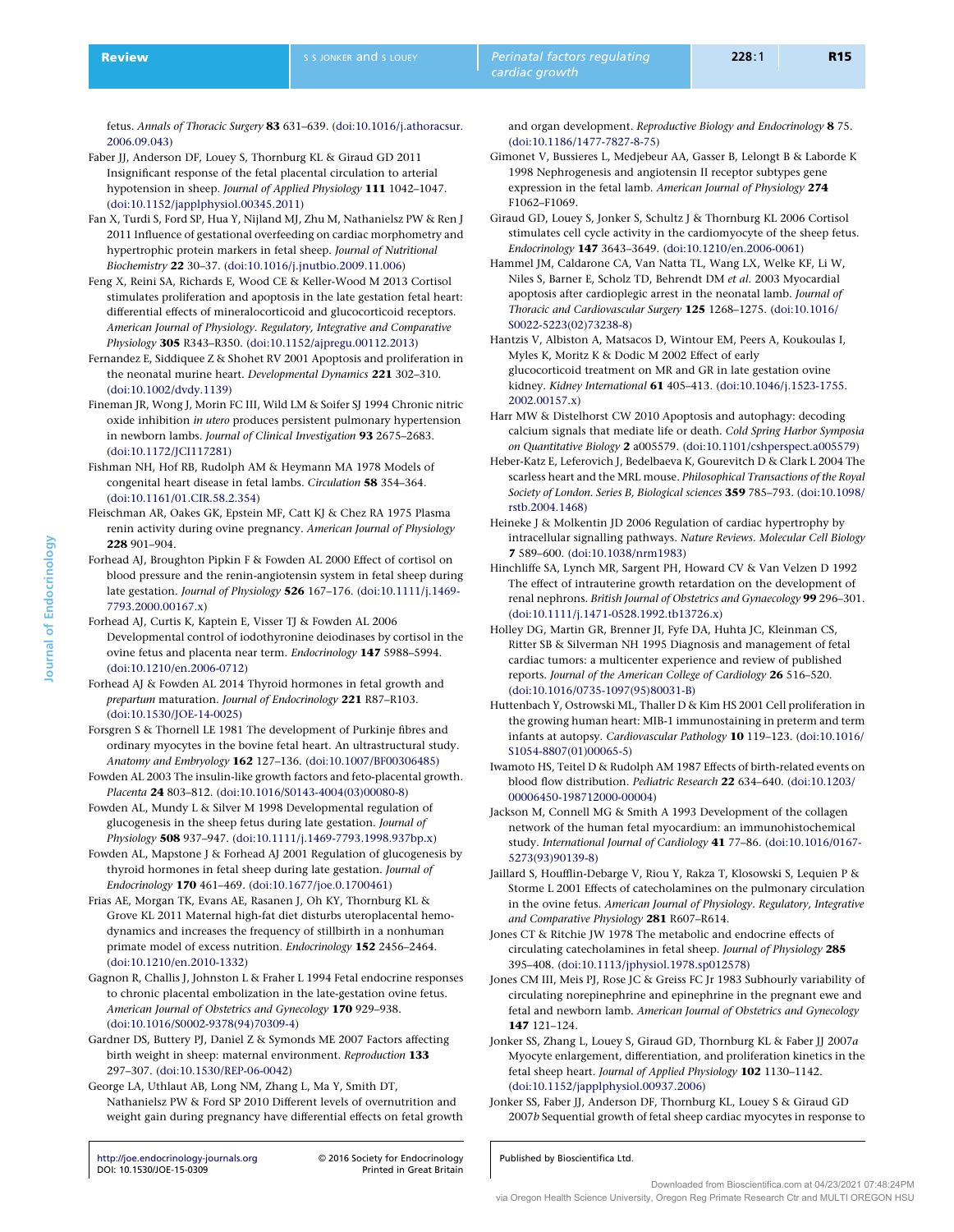<span id="page-15-0"></span>simultaneous arterial and venous hypertension. American Journal of Physiology. Regulatory, Integrative and Comparative Physiology 292 R913–R919. ([doi:10.1152/ajpregu.00484.2006](http://dx.doi.org/10.1152/ajpregu.00484.2006))

- Jonker SS, Giraud MK, Giraud GD, Chattergoon NN, Louey S, Davis LE, Faber JJ & Thornburg KL 2010 Cardiomyocyte enlargement, proliferation and maturation during chronic fetal anaemia in sheep. Experimental Physiology 95 131–139. [\(doi:10.1113/expphysiol.2009.](http://dx.doi.org/10.1113/expphysiol.2009.049379) [049379\)](http://dx.doi.org/10.1113/expphysiol.2009.049379)
- Jonker SS, Scholz TD & Segar JL 2011a Transfusion effects on cardiomyocyte growth and proliferation in fetal sheep after chronic anemia. Pediatric Research 69 485–490. [\(doi:10.1203/PDR.0b013e3182181e01\)](http://dx.doi.org/10.1203/PDR.0b013e3182181e01)
- Jonker SS, Scholz TD & Segar JL 2011b The effect of adrenalectomy on the cardiac response to subacute fetal anemia. Canadian Journal of Physiology and Pharmacology 89 79–88. ([doi:10.1139/Y10-108\)](http://dx.doi.org/10.1139/Y10-108)
- Jonker SS, Louey S, Giraud GD, Thornburg KL & Faber JJ 2015 Timing of cardiomyocyte growth, maturation, and attrition in perinatal sheep. FASEB Journal 29 4346–4357. ([doi:10.1096/fj.15-272013](http://dx.doi.org/10.1096/fj.15-272013))
- Joyce BJ, Louey S, Davey MG, Cock ML, Hooper SB & Harding R 2001 Compromised respiratory function in postnatal lambs after placental insufficiency and intrauterine growth restriction. Pediatric Research 50 641–649. ([doi:10.1203/00006450-200111000-00018\)](http://dx.doi.org/10.1203/00006450-200111000-00018)
- Kajstura J, Mansukhani M, Cheng W, Reiss K, Krajewski S, Reed JC, Quaini F, Sonnenblick EH & Anversa P 1995 Programmed cell death and expression of the protooncogene bcl-2 in myocytes during postnatal maturation of the heart. Experimental Cell Research 219 110–121. [\(doi:10.1006/excr.1995.1211](http://dx.doi.org/10.1006/excr.1995.1211))
- Karimi M, Wang LX, Hammel JM, Mascio CE, Abdulhamid M, Barner EW, Scholz TD, Segar JL, Li WG, Niles SD et al. 2004 Neonatal vulnerability to ischemia and reperfusion: Cardioplegic arrest causes greater myocardial apoptosis in neonatal lambs than in mature lambs. Journal of Thoracic and Cardiovascular Surgery 127 490–497. [\(doi:10.1016/j.jtcvs.2003.07.052\)](http://dx.doi.org/10.1016/j.jtcvs.2003.07.052)
- Kim HD, Kim DJ, Lee IJ, Rah BJ, Sawa Y & Schaper J 1992 Human fetal heart development after mid-term: morphometry and ultrastructural study. Journal of Molecular and Cellular Cardiology 24 949–965. ([doi:10.1016/](http://dx.doi.org/10.1016/0022-2828(92)91862-Y) [0022-2828\(92\)91862-Y\)](http://dx.doi.org/10.1016/0022-2828(92)91862-Y)
	- Kim MY, Eiby YA, Lumbers ER, Wright LL, Gibson KJ, Barnett AC & Lingwood BE 2014 Effects of glucocorticoid exposure on growth and structural maturation of the heart of the preterm piglet. PLoS ONE 9 e93407. ([doi:10.1371/journal.pone.0093407](http://dx.doi.org/10.1371/journal.pone.0093407))
	- Klein AH, Oddie TH & Fisher DA 1978 Effect of parturition on serum iodothyronine concentrations in fetal sheep. Endocrinology 103 1453–1457. ([doi:10.1210/endo-103-4-1453](http://dx.doi.org/10.1210/endo-103-4-1453))
	- Kramer CM, Rogers WJ, Park CS, Seibel PS, Shaffer A, Theobald TM, Reichek N, Onodera T & Gerdes AM 1998 Regional myocyte hypertrophy parallels regional myocardial dysfunction during post-infarct remodeling. Journal of Molecular and Cellular Cardiology 30 1773-1778. [\(doi:10.1006/jmcc.1998.0741](http://dx.doi.org/10.1006/jmcc.1998.0741))
	- Laflamme MA & Murry CE 2011 Heart regeneration. Nature 473 326–335. [\(doi:10.1038/nature10147\)](http://dx.doi.org/10.1038/nature10147)
	- Lam KY, Dickens P & Chan AC 1993 Tumors of the heart. A 20-year experience with a review of 12,485 consecutive autopsies. Archives of Pathology & Laboratory Medicine 117 1027-1031.
	- Legato MJ 1979 Cellular mechanisms of normal growth in the mammalian heart. I. Qualitative and quantitative features of ventricular architecture in the dog from birth to five months of age. Circulation Research 44 250–262. ([doi:10.1161/01.RES.44.2.250](http://dx.doi.org/10.1161/01.RES.44.2.250))
	- Levkau B, Schafers M, Wohlschlaeger J, von Wnuck Lipinski K, Keul P, Hermann S, Kawaguchi N, Kirchhof P, Fabritz L, Stypmann J et al. 2008 Survivin determines cardiac function by controlling total cardiomyocyte number. Circulation 117 1583–1593. [\(doi:10.1161/CIRCULATIO-](http://dx.doi.org/10.1161/CIRCULATIONAHA.107.734160)[NAHA.107.734160](http://dx.doi.org/10.1161/CIRCULATIONAHA.107.734160))
	- Li M, Naqvi N, Yahiro E, Liu K, Powell PC, Bradley WE, Martin DI, Graham RM, Dell'Italia LJ & Husain A 2008 c-kit is required for cardiomyocyte terminal differentiation. Circulation Research 102 677–685. ([doi:10.1161/CIRCRESAHA.107.161737\)](http://dx.doi.org/10.1161/CIRCRESAHA.107.161737)

<http://joe.endocrinology-journals.org> -[DOI: 10.1530/JOE-15-0309](http://dx.doi.org/10.1530/JOE-15-0309)

2016 Society for Endocrinology

- Liggins GC 1968 Premature parturition after infusion of corticotrophin or cortisol into foetal lambs. Journal of Endocrinology 42 323–329. [\(doi:10.1677/joe.0.0420323](http://dx.doi.org/10.1677/joe.0.0420323))
- Liggins GC 1994 The role of cortisol in preparing the fetus for birth. Reproduction, Fertility, and Development 6 141–150. ([doi:10.1071/](http://dx.doi.org/10.1071/RD9940141) [RD9940141\)](http://dx.doi.org/10.1071/RD9940141)
- van der Linden DS, Sciascia Q, Sales F & McCoard SA 2013 Placental nutrient transport is affected by pregnancy rank in sheep. Journal of Animal Science 91 644–653. ([doi:10.2527/jas.2012-5629\)](http://dx.doi.org/10.2527/jas.2012-5629)
- Liu Q, Yan H, Dawes NJ, Mottino GA, Frank JS & Zhu H 1996 Insulin-like growth factor II induces DNA synthesis in fetal ventricular myocytes in vitro. Circulation Research 79 716–726. ([doi:10.1161/01.RES.79.4.716](http://dx.doi.org/10.1161/01.RES.79.4.716))
- Long NM, Ford SP & Nathanielsz PW 2011 Maternal obesity eliminates the neonatal lamb plasma leptin peak. Journal of Physiology 589 1455–1462. [\(doi:10.1113/jphysiol.2010.201681\)](http://dx.doi.org/10.1113/jphysiol.2010.201681)
- Louey S, Cock ML, Stevenson KM & Harding R 2000 Placental insufficiency and fetal growth restriction lead to postnatal hypotension and altered postnatal growth in sheep. Pediatric Research 48 808–814. [\(doi:10.1203/](http://dx.doi.org/10.1203/00006450-200012000-00018) [00006450-200012000-00018](http://dx.doi.org/10.1203/00006450-200012000-00018))
- Louey S, Jonker SS, Giraud GD & Thornburg KL 2007 Placental insufficiency decreases cell cycle activity and terminal maturation in fetal sheep cardiomyocytes. Journal of Physiology 580 639–648. ([doi:10.1113/](http://dx.doi.org/10.1113/jphysiol.2006.122200) [jphysiol.2006.122200\)](http://dx.doi.org/10.1113/jphysiol.2006.122200)
- Lumbers ER, Boyce AC, Joulianos G, Kumarasamy V, Barner E, Segar JL & Burrell JH 2005 Effects of cortisol on cardiac myocytes and on expression of cardiac genes in fetal sheep. American Journal of Physiology. Regulatory, Integrative and Comparative Physiology 288 R567–R574. [\(doi:10.1152/ajpregu.00556.2004\)](http://dx.doi.org/10.1152/ajpregu.00556.2004)
- Lumbers ER, Kim MY, Burrell JH, Kumarasamy V, Boyce AC, Gibson KJ, Gatford KL & Owens JA 2009 Effects of intrafetal IGF-I on growth of cardiac myocytes in late-gestation fetal sheep. American Journal of Physiology. Endocrinology and Metabolism 296 E513-E519. [\(doi:10.1152/](http://dx.doi.org/10.1152/ajpendo.90497.2008) [ajpendo.90497.2008](http://dx.doi.org/10.1152/ajpendo.90497.2008))
- Magyar DM, Fridshal D, Elsner CW, Glatz T, Eliot J, Klein AH, Lowe KC, Buster JE & Nathanielsz PW 1980 Time-trend analysis of plasma cortisol concentrations in the fetal sheep in relation to parturition. Endocrinology 107 155–159. [\(doi:10.1210/endo-107-1-155](http://dx.doi.org/10.1210/endo-107-1-155))
- Mai W, Janier MF, Allioli N, Quignodon L, Chuzel T, Flamant F & Samarut J 2004 Thyroid hormone receptor  $\alpha$  is a molecular switch of cardiac function between fetal and postnatal life. PNAS 101 10332–10337. [\(doi:10.1073/pnas.0401843101\)](http://dx.doi.org/10.1073/pnas.0401843101)
- Marijianowski MM, van der Loos CM, Mohrschladt MF & Becker AE 1994 The neonatal heart has a relatively high content of total collagen and type I collagen, a condition that may explain the less compliant state. Journal of the American College of Cardiology 23 1204–1208. [\(doi:10.1016/](http://dx.doi.org/10.1016/0735-1097(94)90612-2) [0735-1097\(94\)90612-2](http://dx.doi.org/10.1016/0735-1097(94)90612-2))
- Martin C, Yu AY, Jiang BH, Davis L, Kimberly D, Hohimer AR & Semenza GL 1998 Cardiac hypertrophy in chronically anemic fetal sheep: Increased vascularization is associated with increased myocardial expression of vascular endothelial growth factor and hypoxia-inducible factor 1. American Journal of Obstetrics and Gynecology 178 527–534. [\(doi:10.1016/S0002-9378\(98\)70433-8\)](http://dx.doi.org/10.1016/S0002-9378(98)70433-8)
- Mathur H, Brown BL, Krane EJ, Thomas AL & Nathanielsz PW 1980 Thyroid hormone relationships in the fetal and newborn lamb. Biology of the Neonate 37 138–141. [\(doi:10.1159/000241265\)](http://dx.doi.org/10.1159/000241265)
- Maylie JG 1982 Excitation-contraction coupling in neonatal and adult myocardium of cat. American Journal of Physiology 242 H834–H843.
- Menche J, Sharma A, Kitsak M, Ghiassian SD, Vidal M, Loscalzo J & Barabasi AL 2015 Disease networks. Uncovering disease-disease relationships through the incomplete interactome. Science 347 1257601. [\(doi:10.1126/science.1257601](http://dx.doi.org/10.1126/science.1257601))
- Mihailidou AS, Loan Le TY, Mardini M & Funder JW 2009 Glucocorticoids activate cardiac mineralocorticoid receptors during experimental myocardial infarction. Hypertension 54 1306–1312. [\(doi:10.1161/](http://dx.doi.org/10.1161/HYPERTENSIONAHA.109.136242) [HYPERTENSIONAHA.109.136242](http://dx.doi.org/10.1161/HYPERTENSIONAHA.109.136242))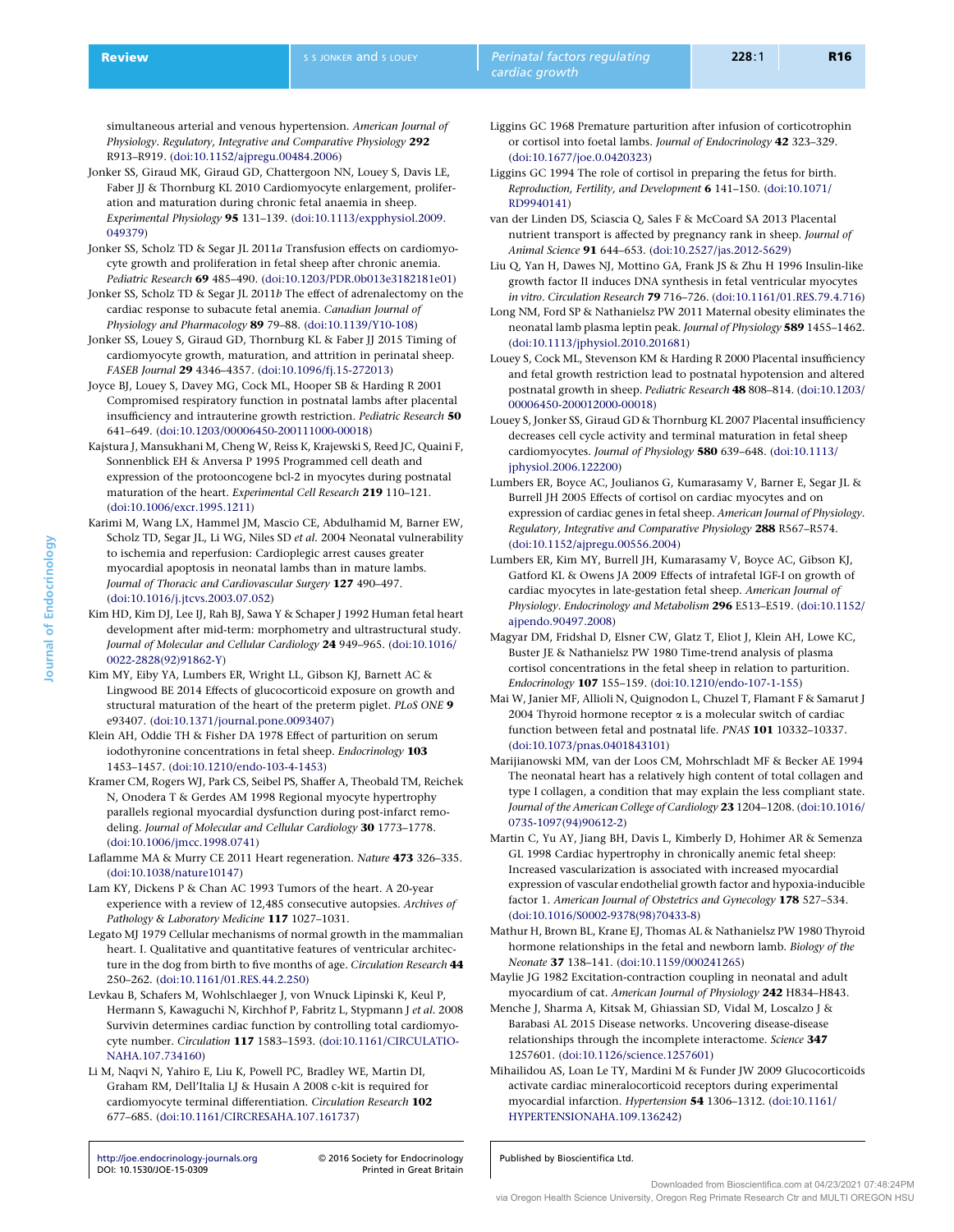- <span id="page-16-0"></span>Milani-Nejad N & Janssen PM 2014 Small and large animal models in cardiac contraction research: advantages and disadvantages. Pharmacology and Therapeutics 141 235–249. ([doi:10.1016/j.pharmthera.2013.](http://dx.doi.org/10.1016/j.pharmthera.2013.10.007) [10.007\)](http://dx.doi.org/10.1016/j.pharmthera.2013.10.007)
- Mollova M, Bersell K, Walsh S, Savla J, Das LT, Park SY, Silberstein LE, Dos Remedios CG, Graham D, Colan S et al. 2013 Cardiomyocyte proliferation contributes to heart growth in young humans. PNAS 110 1446–1451. ([doi:10.1073/pnas.1214608110](http://dx.doi.org/10.1073/pnas.1214608110))
- Morin FC III & Egan EA 1992 Pulmonary hemodynamics in fetal lambs during development at normal and increased oxygen tension. Journal of Applied Physiology 73 213–218.
- Morrison JL, Botting KJ, Dyer JL, Williams SJ, Thornburg KL & McMillen IC 2007 Restriction of placental function alters heart development in the sheep fetus. American Journal of Physiology. Regulatory, Integrative and Comparative Physiology 293 R306–R313. ([doi:10.1152/ajpregu.00798.](http://dx.doi.org/10.1152/ajpregu.00798.2006) [2006\)](http://dx.doi.org/10.1152/ajpregu.00798.2006)
- Murotsuki J, Gagnon R, Matthews SG & Challis JR 1996 Effects of long-term hypoxemia on pituitary-adrenal function in fetal sheep. American Journal of Physiology 271 E678–E685.
- Murotsuki J, Challis JR, Han VK, Fraher LJ & Gagnon R 1997 Chronic fetal placental embolization and hypoxemia cause hypertension and myocardial hypertrophy in fetal sheep. American Journal of Physiology 272 R201–R207.
- Norris AW, Bahr TM, Scholz TD, Peterson ES, Volk KA & Segar JL 2014 Angiotensin II-induced cardiovascular load regulates cardiac remodeling and related gene expression in late-gestation fetal sheep. Pediatric Research 75 689–696. ([doi:10.1038/pr.2014.37](http://dx.doi.org/10.1038/pr.2014.37))
- Olivetti G, Melissari M, Capasso JM & Anversa P 1991 Cardiomyopathy of the aging human heart. Myocyte loss and reactive cellular hypertrophy. Circulation Research 68 1560–1568. ([doi:10.1161/01.RES.68.6.1560](http://dx.doi.org/10.1161/01.RES.68.6.1560))
- Olson AK, Protheroe KN, Segar JL & Scholz TD 2006 Mitogen-activated protein kinase activation and regulation in the pressure-loaded fetal ovine heart. American Journal of Physiology. Heart and Circulatory Physiology 290 H1587–H1595. [\(doi:10.1152/ajpheart.00984.2005](http://dx.doi.org/10.1152/ajpheart.00984.2005))
- O'Tierney PF, Chattergoon NN, Louey S, Giraud GD & Thornburg KL 2010a Atrial natriuretic peptide inhibits angiotensin II-stimulated proliferation in fetal cardiomyocytes. Journal of Physiology 588 2879–2889. [\(doi:10.1113/jphysiol.2010.191098\)](http://dx.doi.org/10.1113/jphysiol.2010.191098)
- O'Tierney PF, Anderson DF, Faber JJ, Louey S, Thornburg KL & Giraud GD 2010b Reduced systolic pressure load decreases cell-cycle activity in the fetal sheep heart. American Journal of Physiology. Regulatory, Integrative and Comparative Physiology 299 R573–R578. [\(doi:10.1152/ajpregu.](http://dx.doi.org/10.1152/ajpregu.00754.2009) [00754.2009\)](http://dx.doi.org/10.1152/ajpregu.00754.2009)
- Owens JA, Kind KL, Carbone F, Robinson JS & Owens PC 1994 Circulating insulin-like growth factors-I and -II and substrates in fetal sheep following restriction of placental growth. Journal of Endocrinology 140 5–13. ([doi:10.1677/joe.0.1400005\)](http://dx.doi.org/10.1677/joe.0.1400005)
- Oyama K, El-Nachef D, Zhang Y, Sdek P & MacLellan WR 2014 Epigenetic regulation of cardiac myocyte differentiation. Frontiers in Genetics 5 375. [\(doi:10.3389/fgene.2014.00375](http://dx.doi.org/10.3389/fgene.2014.00375))
- Padbury JF, Klein AH, Polk DH, Lam RW, Hobel C & Fisher DA 1986 Effect of thyroid status on lung and heart b-adrenergic receptors in fetal and newborn sheep. Developmental Pharmacology and Therapeutics 9 44–53.
- Paradis AN, Gay MS & Zhang L 2014 Binucleation of cardiomyocytes: the transition from a proliferative to a terminally differentiated state. Drug Discovery Today 19 602–609. [\(doi:10.1016/j.drudis.2013.10.019\)](http://dx.doi.org/10.1016/j.drudis.2013.10.019)
- Perez-Castillo A, Bernal J, Ferreiro B & Pans T 1985 The early ontogenesis of thyroid hormone receptor in the rat fetus. Endocrinology 117 2457–2461. ([doi:10.1210/endo-117-6-2457](http://dx.doi.org/10.1210/endo-117-6-2457))
- Pessanha MG & Mandarim-de-Lacerda CA 2000 Influence of the chronic nitric oxide synthesis inhibition on cardiomyocytes number. Virchows Archiv 437 667–674. ([doi:10.1007/s004280000276\)](http://dx.doi.org/10.1007/s004280000276)
- Pijnappels DA, Gregoire S & Wu SM 2010 The integrative aspects of cardiac physiology and their implications for cell-based therapy. Annals of the New York Academy of Sciences 1188 7–14. ([doi:10.1111/j.1749-6632.](http://dx.doi.org/10.1111/j.1749-6632.2009.05077.x) [2009.05077.x\)](http://dx.doi.org/10.1111/j.1749-6632.2009.05077.x)

<http://joe.endocrinology-journals.org> -[DOI: 10.1530/JOE-15-0309](http://dx.doi.org/10.1530/JOE-15-0309)

2016 Society for Endocrinology

- Pinson CW, Morton MJ & Thornburg KL 1987 An anatomic basis for fetal right ventricular dominance and arterial pressure sensitivity. Journal of Developmental Biology 9 253–269.
- Polk DH 1995 Thyroid hormone metabolism during development. Reproduction, Fertility, and Development 7 469–477. ([doi:10.1071/](http://dx.doi.org/10.1071/RD9950469) [RD9950469\)](http://dx.doi.org/10.1071/RD9950469)
- Polk DH, Callegari CC, Newnham J, Padbury JF, Reviczky A, Fisher DA & Klein AH 1987 Effect of fetal thyroidectomy on newborn thermogenesis in lambs. Pediatric Research 21 453–457. ([doi:10.1203/00006450-](http://dx.doi.org/10.1203/00006450-198705000-00006) [198705000-00006\)](http://dx.doi.org/10.1203/00006450-198705000-00006)
- Polk D, Cheromcha D, Reviczky A & Fisher DA 1989 Nuclear thyroid hormone receptors: ontogeny and thyroid hormone effects in sheep. American Journal of Physiology 256 E543–E549.
- Poolman RA, Li JM, Durand B & Brooks G 1999 Altered expression of cell cycle proteins and prolonged duration of cardiac myocyte hyperplasia in p27KIP1 knockout mice. Circulation Research 85 117–127. [\(doi:10.1161/01.RES.85.2.117](http://dx.doi.org/10.1161/01.RES.85.2.117))
- Qi Y, Xu Z, Zhu Q, Thomas C, Kumar R, Feng H, Dostal DE, White MF, Baker KM & Guo S 2013 Myocardial loss of IRS1 and IRS2 causes heart failure and is controlled by p38a MAPK during insulin resistance. Diabetes 62 3887–3900. ([doi:10.2337/db13-0095\)](http://dx.doi.org/10.2337/db13-0095)
- Reini SA, Dutta G, Wood CE & Keller-Wood M 2008 Cardiac corticosteroid receptors mediate the enlargement of the ovine fetal heart induced by chronic increases in maternal cortisol. Journal of Endocrinology 198 419–427. ([doi:10.1677/JOE-08-0022\)](http://dx.doi.org/10.1677/JOE-08-0022)
- Reini SA, Wood CE & Keller-Wood M 2009 The ontogeny of genes related to ovine fetal cardiac growth. Gene Expression Patterns 9 122–128. [\(doi:10.1016/j.gep.2008.09.003](http://dx.doi.org/10.1016/j.gep.2008.09.003))
- Richards EM, Rabaglino MB, Antolic A, Wood CE & Keller-Wood M 2015 Patterns of gene expression in the sheep heart during the perinatal period revealed by transcriptomic modeling. Physiological Genomics 47 407–419. ([doi:10.1152/physiolgenomics.00027.2015](http://dx.doi.org/10.1152/physiolgenomics.00027.2015))
- Rog-Zielinska EA, Thomson A, Kenyon CJ, Brownstein DG, Moran CM, Szumska D, Michailidou Z, Richardson J, Owen E, Watt A et al. 2013 Glucocorticoid receptor is required for foetal heart maturation. Human Molecular Genetics 22 3269–3282. ([doi:10.1093/hmg/ddt182\)](http://dx.doi.org/10.1093/hmg/ddt182)
- Rosenfeld CR, Samson WK, Roy TA, Faucher DJ & Magness RR 1992 Vasoconstrictor-induced secretion of ANP in fetal sheep. American Journal of Physiology 263 E526–E533.
- Rosenfeld CR, Gresores A, Roy TA & Magness RR 1995 Comparison of ANG II in fetal and pregnant sheep: metabolic clearance and vascular sensitivity. American Journal of Physiology 268 E237-E247.
- Rudolph AM 2009 Congenital Diseases of the Heart: Clinical-Physiological Considerations. Chichester, UK; Hoboken, NJ: Wiley-Blackwell.
- Rumyantsev PP 1991 Growth and Hyperplasia of Cardiac Muscle Cells. New York, NY: Harwood Academic Publishers.
- Samson F, Bonnet N, Heimburger M, Rucker-Martin C, Levitsky DO, Mazmanian GM, Mercadier JJ & Serraf A 2000 Left ventricular alterations in a model of fetal left ventricular overload. Pediatric Research 48 43–49. ([doi:10.1203/00006450-200007000-00010\)](http://dx.doi.org/10.1203/00006450-200007000-00010)
- Sandgren J, Scholz TD & Segar JL 2015 ANG II modulation of cardiac growth and remodeling in immature fetal sheep. American Journal of Physiology. Regulatory, Integrative and Comparative Physiology 308 R965–R972. ([doi:10.1152/ajpregu.00034.2015](http://dx.doi.org/10.1152/ajpregu.00034.2015))
- Scroop GC, Stankewytsch-Janusch B & Marker JD 1992 Renin-angiotensin and autonomic mechanisms in cardiovascular homeostasis during haemorrhage in fetal and neonatal sheep. Journal of Developmental Biology 18 25–33.
- Segar JL, Scholz TD, Bedell KA, Smith OM, Huss DJ & Guillery EN 1997 Angiotensin AT1 receptor blockade fails to attenuate pressure-overload cardiac hypertrophy in fetal sheep. American Journal of Physiology 273 R1501–R1508.
- Segar JL, Dalshaug GB, Bedell KA, Smith OM & Scholz TD 2001 Angiotensin II in cardiac pressure-overload hypertrophy in fetal sheep. American Journal of Physiology. Regulatory, Integrative and Comparative Physiology 281 R2037–R2047.